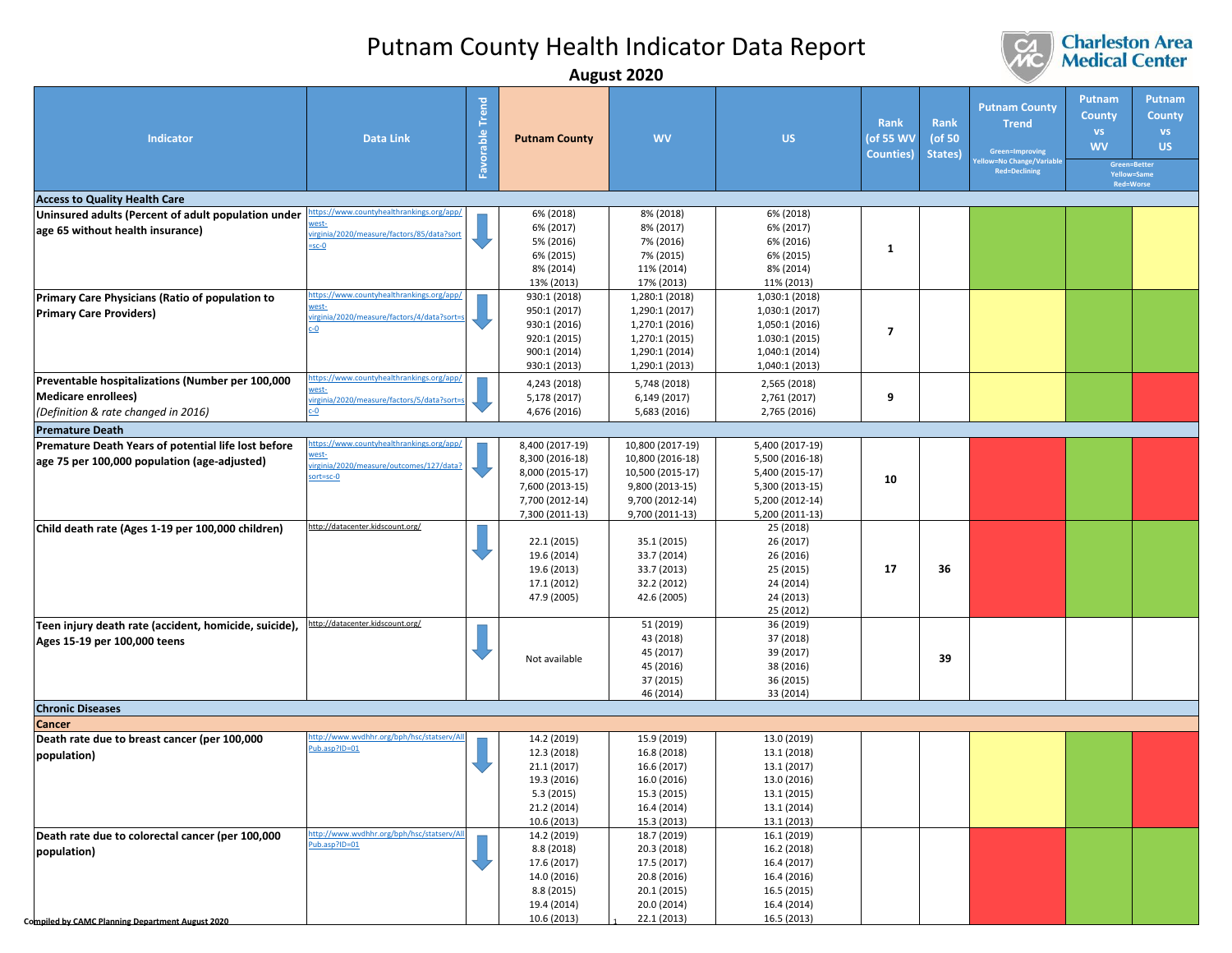

|                                                                        |                                                                      |                    |                                                                                                       | August ZUZU                                                                                           |                                                                                                       |                                               |                              |                                                                                                         |                                                                |                                                                                  |
|------------------------------------------------------------------------|----------------------------------------------------------------------|--------------------|-------------------------------------------------------------------------------------------------------|-------------------------------------------------------------------------------------------------------|-------------------------------------------------------------------------------------------------------|-----------------------------------------------|------------------------------|---------------------------------------------------------------------------------------------------------|----------------------------------------------------------------|----------------------------------------------------------------------------------|
| Indicator                                                              | <b>Data Link</b>                                                     | Trend<br>Favorable | <b>Putnam County</b>                                                                                  | <b>WV</b>                                                                                             | <b>US</b>                                                                                             | <b>Rank</b><br>(of 55 WV<br><b>Counties</b> ) | Rank<br>( $of 50$<br>States) | <b>Putnam County</b><br><b>Trend</b><br>Green=Improving<br>bw=No Change/Variabl<br><b>Red=Declining</b> | Putnam<br><b>County</b><br><b>VS</b><br><b>WV</b><br>Red=Worse | Putnam<br><b>County</b><br><b>VS</b><br><b>US</b><br>Green=Better<br>Yellow=Same |
| Death rate due to lung and bronchus cancer (per<br>100,000 population) | ttp://www.wvdhhr.org/bph/hsc/statserv/All<br>ub.asp?ID=01            |                    | 69.1 (2019)<br>70.6 (2018)<br>56.3 (2017)<br>56.2 (2016)<br>68.6 (2015)<br>81.0 (2014)<br>61.8 (2013) | 73.2 (2019)<br>75.4 (2018)<br>73.8 (2017)<br>76.0 (2016)<br>80.6 (2015)<br>80.7 (2014)<br>77.6 (2013) | 42.6 (2019)<br>43.5 (2018)<br>44.8 (2017)<br>46.1 (2016)<br>47.9 (2015)<br>48.8 (2014)<br>49.4 (2013) |                                               |                              |                                                                                                         |                                                                |                                                                                  |
| Death rate due to prostate cancer (per 100,000<br>population)          | ttp://www.wvdhhr.org/bph/hsc/statserv/All<br>ub.asp?ID=01            |                    | 12.4 (2019)<br>10.6 (2018)<br>15.8 (2017)<br>15.8 (2016)<br>12.3 (2015)<br>7.0 (2014)<br>5.3(2013)    | 11.0 (2019)<br>9.9(2018)<br>9.7(2017)<br>11.1 (2016)<br>8.8 (2015)<br>9.8(2014)<br>9.6(2013)          | 9.6(2019)<br>9.6(2018)<br>9.4(2017)<br>9.4(2016)<br>9.0(2015)<br>8.9 (2014)<br>8.8(2013)              |                                               |                              |                                                                                                         |                                                                |                                                                                  |
| Breast cancer incidence rate (female) (per 100,000)                    | https://statecancerprofiles.cancer.gov/incide<br>cerates/index.php?  |                    | 117.8 (2013-17)<br>127.2 (2009-13)<br>119.1 (2007-11)<br>107.8 (2006-10)                              | 117.5 (2-13-17)<br>114.4 (2009-13)<br>110.5 (2007-11)<br>110.2 (2006-10)                              | 125.9 (2013-17)<br>123.3 (2009-13)<br>122.7 (2007-11)<br>119.8 (2006-10)                              | 34                                            | 8                            |                                                                                                         |                                                                |                                                                                  |
| Cervical cancer incidence rate (per 100,000<br>population)             | https://statecancerprofiles.cancer.gov/incide<br>cerates/index.php?  |                    | Not available                                                                                         | $9.2(2013-17)$<br>10.0 (2009-13)<br>10.2 (2007-11)<br>9.9 (2006-10)                                   | 7.6 (2013-17)<br>7.6 (2009-13)<br>7.8 (2007-11)<br>7.8 (2006-10)                                      |                                               | 46                           |                                                                                                         |                                                                |                                                                                  |
| Colorectal cancer incidence rate (per 100,000<br>population)           | https://statecancerprofiles.cancer.gov/incide<br>cerates/index.php?  |                    | 37.7 (2013-17)<br>38.0 (2009-13)<br>34.8 (2007-11)<br>34.8 (2006-10)                                  | 46.5 (2013-17)<br>47.0 (2009-13)<br>49.2 (2007-11)<br>50.1 (2006-10)                                  | 38.4 (2013-17)<br>40.6 (2009-13)<br>43.3 (2007-11)<br>43.9 (2006-10)                                  | 5                                             | 50                           |                                                                                                         |                                                                |                                                                                  |
| Brain cancer incidence rate (per 100,000 population)                   | https://statecancerprofiles.cancer.gov/incide<br>ncerates/index.php? |                    | 11.7 (2013-17)<br>10.7 (2009-13)<br>7.0 (2007-11)<br>6.6 (2006-10)                                    | 7.2 (2013-17)<br>6.6 (2009-13)<br>6.9 (2007-11)<br>7.2 (2006-10)                                      | 6.5 (2013-17)<br>6.6 (2009-13)<br>$6.7(2007-11)$<br>6.6 (2006-10)                                     |                                               | 44                           |                                                                                                         |                                                                |                                                                                  |
| Bladder cancer incidence rate                                          | https://statecancerprofiles.cancer.gov/incide<br>cerates/index.php?  |                    | 23.5 (2013-17)<br>22.4 (2009-13)<br>24.3 (2007-11)<br>24.0 (2006-10)                                  | 22.4 (2013-17)<br>23.5 (2009-13)<br>23.1 (2007-11)<br>22.8 (2006-10)                                  | 20.0 (2013-17)<br>20.7 (2009-13)<br>20.9 (2007-11)<br>20.6 (2006-10)                                  | 40                                            | 41                           |                                                                                                         |                                                                |                                                                                  |
| Melanoma of the skin incidence rate                                    | https://statecancerprofiles.cancer.gov/incide<br>cerates/index.php?  |                    | 29.3 (2013-17)<br>33.4 (2009-13)<br>35.2 (2007-11)<br>27.4 (2006-10)                                  | 21.4 (2013-17)<br>21.1 (2009-13)<br>20.6 (2007-11)<br>19.7 (2006-10)                                  | 22.3 (2013-17)<br>20.3 (2009-13)<br>19.7 (2007-11)<br>19.0 (2006-10)                                  | 52                                            | 16                           |                                                                                                         |                                                                |                                                                                  |
| Non-Hodgkin Lymphoma incidence rate                                    | https://statecancerprofiles.cancer.gov/incide<br>cerates/index.php?  |                    | 21.0 (2013-17)<br>21.8 (2009-13)<br>21.6 (2007-11)<br>19.5 (2006-10)                                  | 19.2 (2013-17)<br>18.7 (2009-13)<br>19.6 (2007-11)<br>20.0 (2006-10)                                  | 19.3 (2013-17)<br>19.1 (2009-13)<br>19.3 (2007-11)<br>18.9 (2006-10)                                  | 43                                            | 32                           |                                                                                                         |                                                                |                                                                                  |
| Ovarian cancer incidence rate                                          | https://statecancerprofiles.cancer.gov/incide<br>ncerates/index.php? |                    | $9.1(2013-17)$<br>10.8 (2009-13)<br>10.7 (2007-11)<br>10.5 (2006-10)                                  | 12.4 (2013-17)<br>12.7 (2009-13)<br>12.8 (2007-11)<br>12.7 (2006-10)                                  | 10.9 (2013-17)<br>11.6 (2009-13)<br>12.0 (2007-11)<br>12.0 (2006-10)                                  |                                               | 50                           |                                                                                                         |                                                                |                                                                                  |
| Pancreatic cancer incidence rate                                       | https://statecancerprofiles.cancer.gov/incide<br>cerates/index.php?  |                    | 10.4 (2013-17)<br>11.5 (2009-13)<br>11.2 (2007-11)<br>10.1 (2006-10)                                  | 12.1 (2013-17)<br>11.3 (2009-13)<br>10.7 (2007-11)<br>10.6 (2006-10)                                  | 12.9 (2013-17)<br>12.3 (2009-13)<br>12.1 (2007-11)<br>11.8 (2006-10)                                  |                                               | 13                           |                                                                                                         |                                                                |                                                                                  |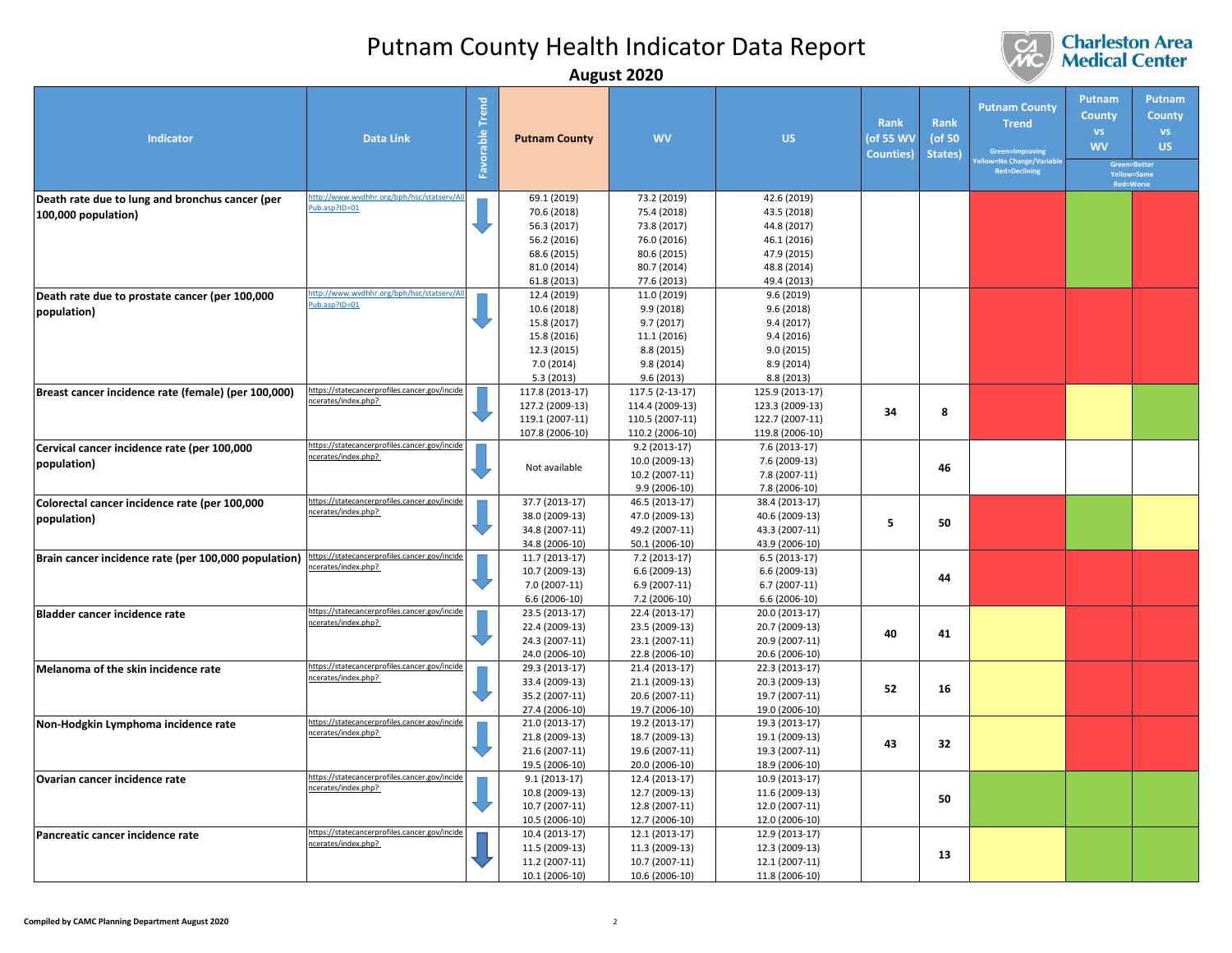

|                                                                                                                                                              |                                                                                                             |                                          |                                                                                              | August Lulu                                                                                  |                                                                                              |                                               |                                  |                                                                                                        |                                                   |                                                                                               |
|--------------------------------------------------------------------------------------------------------------------------------------------------------------|-------------------------------------------------------------------------------------------------------------|------------------------------------------|----------------------------------------------------------------------------------------------|----------------------------------------------------------------------------------------------|----------------------------------------------------------------------------------------------|-----------------------------------------------|----------------------------------|--------------------------------------------------------------------------------------------------------|---------------------------------------------------|-----------------------------------------------------------------------------------------------|
| Indicator                                                                                                                                                    | <b>Data Link</b>                                                                                            | <b>Trend</b><br>orable<br>$\mathbb{R}^2$ | <b>Putnam County</b>                                                                         | <b>WV</b>                                                                                    | <b>US</b>                                                                                    | <b>Rank</b><br>(of 55 WV<br><b>Counties</b> ) | <b>Rank</b><br>(of 50<br>States) | <b>Putnam County</b><br><b>Trend</b><br>Green=Improving<br>w=No Change/Variabl<br><b>Red=Declining</b> | Putnam<br><b>County</b><br><b>VS</b><br><b>WV</b> | Putnam<br><b>County</b><br><b>VS</b><br><b>US</b><br>Green=Better<br>Yellow=Same<br>Red=Worse |
| Lung cancer incidence rate                                                                                                                                   | https://statecancerprofiles.cancer.gov/incide<br>cerates/index.php?                                         |                                          | 79.0 (2013-17)<br>76.1 (2009-13)<br>79.4 (2007-11)<br>74.6 (2006-10)                         | 79.8 (2013-17)<br>81.2 (2009-13)<br>84.2 (2007-11)<br>85.7 (2006-10)                         | 58.3 (2013-17)<br>62.4 (2009-13)<br>64.9 (2007-11)<br>65.0 (2006-10)                         | 28                                            | 51                               |                                                                                                        |                                                   |                                                                                               |
| Oral cancer incidence rate                                                                                                                                   | https://statecancerprofiles.cancer.gov/incide<br>ncerates/index.php?                                        |                                          | 14.4 (2013-17)<br>14.1 (2009-13)<br>14.3 (2007-11)<br>12.5 (2006-10)                         | 13.7 (2013-17)<br>11.9 (2009-13)<br>11.9 (2007-11)<br>11.4 (2006-10)                         | 11.8 (2013-17)<br>11.3 (2009-13)<br>11.2 (2007-11)<br>10.8 (2006-10)                         |                                               | 49                               |                                                                                                        |                                                   |                                                                                               |
| Prostate cancer incidence rate                                                                                                                               | https://statecancerprofiles.cancer.gov/incide<br>ncerates/index.php?                                        |                                          | 92.4 (2013-17)<br>111.9 (2009-13)<br>132.4 (2007-11)<br>134.8 (2006-10)                      | 92.1 (2013-17)<br>106.6 (2009-13)<br>126.3 (2007-11)<br>131.8 (2006-10)                      | 104.5 (2013-17)<br>123.1 (2009-13)<br>142.3 (2007-11)<br>143.8 (2006-10)                     | 32                                            | 9                                |                                                                                                        |                                                   |                                                                                               |
| <b>Cancer Screenings</b>                                                                                                                                     |                                                                                                             |                                          |                                                                                              |                                                                                              |                                                                                              |                                               |                                  |                                                                                                        |                                                   |                                                                                               |
| Men aged 40+ who have had a PSA test within the<br>past two years<br>(Data based on Charleston Metropolitan Statistical<br>Area.)                            | ttps://www.cdc.gov/brfss/brfssprevalence/                                                                   |                                          | 44.5% (2018)<br>45.8% (2016)<br>47.2% (2014)<br>47.3% (2012)                                 | 38.4% (2018)<br>42.8% (2016)<br>44.9% (2014)<br>48.1% (2012)                                 | 33.2% (2018)<br>39.7% (2016)<br>42.8% (2014)<br>45.2% (2012)                                 |                                               |                                  |                                                                                                        |                                                   |                                                                                               |
| Colon cancer screening - Adults aged 50+ who have<br>had a blood stool test within past year<br>(Data based on Charleston Metropolitan Statistical<br>Area.) | ttps://www.cdc.gov/brfss/brfssprevalence/                                                                   |                                          | 53.2% (2010)<br>6.9% (2018)<br>12.0% (2016)<br>10.0% (2014)                                  | 52.4% (2010)<br>9.7% (2018)<br>10.0% (2016)<br>10.3% (2014)                                  | 53.2% (2010)<br>8.9% (2018)<br>7.9% (2016)<br>8.0% (2014)                                    |                                               |                                  |                                                                                                        |                                                   |                                                                                               |
| Colon cancer screening - Adults aged 50-75 who had<br>colonoscopy in the past ten years<br>(Data based on Charleston Metropolitan Statistical<br>Area.)      | ttps://www.cdc.gov/brfss/brfssprevalence/                                                                   |                                          | 71.6% (2018)<br>69.1% (2016)                                                                 | 63.9% (2018)<br>63.3% (2016)                                                                 | 64.3% (2018)<br>63.3% (2016)                                                                 |                                               |                                  |                                                                                                        |                                                   |                                                                                               |
| Mammogram history - Women aged 40+ who have<br>had a mammogram within past 2 years<br>(Data based on Charleston Metropolitan Statistical<br>Area.)           | ttps://www.cdc.gov/brfss/brfssprevalence/                                                                   |                                          | 72.6% (2018)<br>72.9% (2016)<br>72.4% (2014)<br>77.9% (2012)<br>81.7% (2010)                 | 71.1% (2018)<br>72.5% (2016)<br>71.8% (2014)<br>72.2% (2012)<br>72.3% (2010)                 | 71.8% (2018)<br>72.3% (2016)<br>73.0% (2014)<br>74.0% (2012)<br>75.2% (2010)                 |                                               |                                  |                                                                                                        |                                                   |                                                                                               |
| Mammogram screening (Percent of female Medicare<br>enrollees aged 65-74 that received an annual<br>mammography screening)<br>(Definition change in 2016)     | https://www.countyhealthrankings.org/app/<br>vest-<br>rirginia/2020/measure/factors/50/data?sor<br>$=$ sc-O |                                          | 39% (2018)<br>42% (2017)<br>43% (2016)                                                       | 39% (2018)<br>39% (2017)<br>38% (2016)                                                       | 51% (2018)<br>50% (2017)<br>49% (2016)                                                       | 22                                            |                                  |                                                                                                        |                                                   |                                                                                               |
| PAP test history - Women aged 21-65 who have had<br>a pap test in the past three years<br>(Data based on Charleston Metropolitan Statistical<br>Area.)       | ttps://www.cdc.gov/brfss/brfssprevalence/                                                                   |                                          | 85.9% (2018)<br>83.4% (2016)<br>78.4% (2014)                                                 | 80.2% (2018)<br>79.5% (2016)<br>80.3% (2014)                                                 | 80.1% (2018)<br>79.7% (2016)<br>82.5% (2014)                                                 |                                               |                                  |                                                                                                        |                                                   |                                                                                               |
| <b>Diabetes</b>                                                                                                                                              |                                                                                                             |                                          |                                                                                              |                                                                                              |                                                                                              |                                               |                                  |                                                                                                        |                                                   |                                                                                               |
| Diabetes Prevalence among adults 18+                                                                                                                         | ttp://www.wvdhhr.org/bph/hsc/statserv/BR<br>SS.asp                                                          |                                          | 10.1% (2018)<br>10.7% (2017)<br>11.1% (2016)<br>11.1% (2015)<br>10.6% (2014)<br>11.6% (2013) | 16.2% (2018)<br>15.2% (2017)<br>15.0% (2016)<br>14.5% (2015)<br>14.1% (2014)<br>13.0% (2013) | 11.4% (2018)<br>10.9% (2017)<br>10.8% (2016)<br>10.5% (2015)<br>10.5% (2014)<br>10.3% (2013) |                                               |                                  |                                                                                                        |                                                   |                                                                                               |
| Diabetes (Number of children attending public<br>schools in WV - Pre K-12) Type 1<br>Source: WV School Nurse Needs Assessment                                | https://wvde.state.wv.us/healthyschools/sec<br>tion6/WVCSN.htm                                              |                                          | Not available                                                                                | 938 (2014-15)<br>935 (2012-13)<br>852 (2010-11)<br>788 (2008-09)                             | Not available                                                                                |                                               |                                  |                                                                                                        |                                                   |                                                                                               |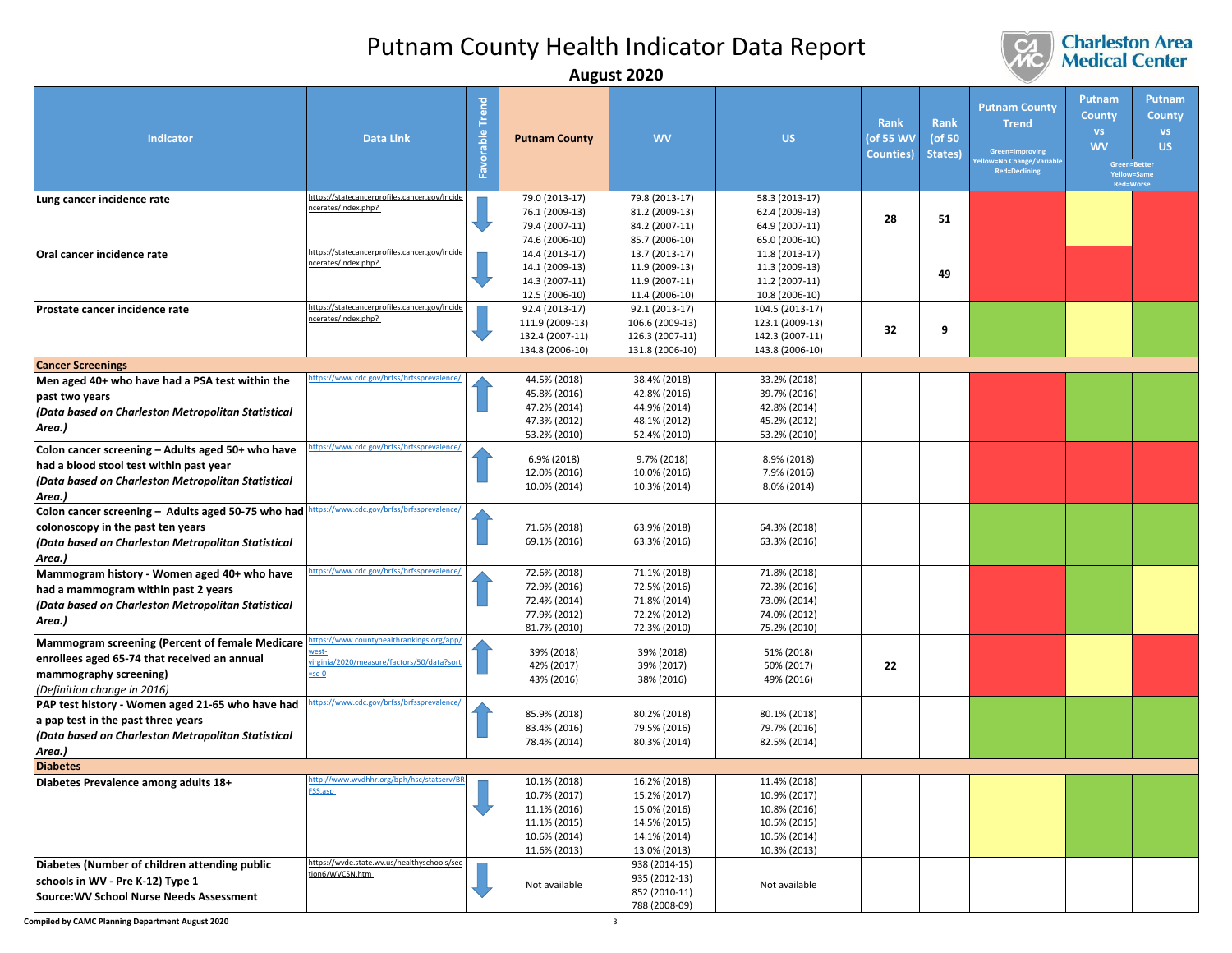

| Putnam<br><b>Trend</b><br><b>Putnam County</b><br><b>County</b><br><b>Rank</b><br><b>Rank</b><br><b>Trend</b><br>Favorable<br><b>VS</b><br><b>US</b><br>Indicator<br><b>Data Link</b><br><b>WV</b><br>(of 55 WV<br>(of 50<br><b>Putnam County</b><br><b>WV</b><br>Green=Improving<br>Counties)<br>States)<br>v=No Change/Variabl<br>Green=Better<br><b>Red=Declining</b><br>Yellow=Same<br><b>Red=Worse</b><br>https://wvde.state.wv.us/healthyschools/sec<br>254 (2014-15)<br>Diabetes (Number of children attending public<br>tion6/WVCSN.htm<br>236 (2012-13)<br>schools in WV - Pre K-12) Type 2<br>Not available<br>Not available<br>238 (2010-11)<br><b>Source: WV School Nurse Needs Assessment</b><br>189 (2008-09)<br>ttps://www.cdc.gov/brfss/brfssprevalence/<br>15.6% (2019)<br>15.7% (2019)<br>10.8% (2019)<br>Diabetes (Ever told you had a Diabetes)<br>16.2% (2018)<br>11.0% (2018)<br>17.2% (2018)<br>(Data based on Charleston Metropolitan Statistical<br>19.2% (2017)<br>15.2% (2017)<br>10.5% (2017)<br>Area.)<br>10.5% (2016)<br>14.6% (2016)<br>15.0% (2016)<br>17.4% (2015)<br>14.5% (2015)<br>10.0% (2015)<br>15.6%(2014)<br>14.1%(2014)<br>10.1% (2014)<br>14.9% (2013)<br>13.0% (2013)<br>9.8% (2013)<br><b>Heart Disease and Stroke</b><br>ttps://www.cdc.gov/brfss/brfssprevalence/<br>8.3% (2019)<br>4.3% (2019)<br>Heart Attack (Ever told you had a Heart Attach)<br>7.9% (2019)<br>8.8% (2018)<br>8.6% (2018)<br>4.6% (2018)<br>(Data based on Charleston Metropolitan Statistical<br>6.5% (2017)<br>7.5% (2017)<br>4.2% (2017)<br>Area.)<br>4.4% (2016)<br>8.3% (2016)<br>7.5% (2016)<br>7.4 % (2015)<br>4.2% (2015)<br>7.0% (2015)<br>8.6% (2014)<br>7.4%(2014)<br>4.4% (2014)<br>7.1% (2013)<br>7.8% (2013)<br>4.3% (2013)<br>ttps://www.cdc.gov/brfss/brfssprevalence/<br>Angina/Coronary Heart Disease (Ever told you had a<br>8.7% (2019)<br>7.6% (2019)<br>3.9% (2019)<br>10.9% (2018)<br>8.3% (2018)<br>4.3% (2018)<br>Angina/Coronary Heart Disease)<br>7.7% (2017)<br>7.4% (2017)<br>3.9% (2017)<br>(Data based on Charleston Metropolitan Statistical<br>8.5% (2016)<br>8.0% (2016)<br>4.1% (2016)<br>Area.)<br>7.0% (2015)<br>7.4% (2015)<br>3.9% (2015)<br>9.3% (2014)<br>7.8% (2014)<br>4.2% (2014)<br>8.0% (2013)<br>4.1% (2013)<br>7.5% (2013)<br>ttps://www.cdc.gov/brfss/brfssprevalence/<br>Stroke (Ever told you had a Stroke)<br>5.0% (2019)<br>5.1% (2019)<br>3.2% (2019)<br>5.5% (2018)<br>4.8% (2018)<br>3.4% (2018)<br>(Data based on Charleston Metropolitan Statistical<br>6.5% (2017)<br>4.8% (2017)<br>3.0% (2017)<br>Area.)<br>4.4% (2016)<br>4.4% (2016)<br>3.0% (2016)<br>5.2% (2015)<br>4.8% (2015)<br>2.9% (2015)<br>5.8% (2014)<br>4.6% (2014)<br>3.0% (2014)<br>5.0% (2013)<br>3.9% (2013)<br>2.8% (2013)<br>ttps://www.cdc.gov/brfss/brfssprevalence/<br>48.8% (2019)<br>32.3% (2019)<br>Hypertension (Adults who have been told they have<br>43.8% (2019)<br>45.0% (2017)<br>43.5% (2017)<br>32.3% (2017)<br>high blood pressure)<br>43.3% (2015)<br>42.7% (2015)<br>30.9% (2015)<br>(Data based on Charleston Metropolitan Statistical<br>43.4% (2013)<br>41.0% (2013)<br>31.4% (2013)<br>Area.)<br>39.0% (2011)<br>37.0% (2011)<br>30.8% (2011)<br>37.6%(2009)<br>28.7%(2009)<br>39.5% (2009)<br>264.0 (2019)<br>ttp://www.wvdhhr.org/bph/hsc/statserv/Al<br>283.5 (2019)<br>200.8 (2019)<br>Death rate due to cardiovasular disease (per<br>ub.asp?ID=01<br>254.0 (2018)<br>277.8 (2018)<br>200.3 (2018)<br>100,000)<br>251.8 (2017)<br>268.0 (2017)<br>198.9 (2017)<br>265.2 (2016)<br>260.1 (2016)<br>196.6 (2016)<br>(CDC Wonder for US rates)<br>179.4 (2015)<br>255.1 (2015)<br>197.2 (2015)<br>193.8 (2014)<br>253.4 (2014)<br>192.7 (2014)<br>178.3 (2013)<br>252.0 (2013)<br>193.3 (2013)<br>http://www.wydhhr.org/bph/hsc/statsery/All<br>63.8 (2019)<br>57.4 (2019)<br>45.7 (2019)<br>Death rate due to stroke (per 100,000)<br>ub.asp?ID=01<br>38.8 (2018)<br>54.8 (2018)<br>45.2 (2018)<br>56.3 (2017)<br>58.3 (2017)<br>44.9 (2017)<br>(CDC Wonder for US rates)<br>54.4 (2016)<br>56.7 (2016) |  |  | August ZUZU |             |  |  |                                |
|---------------------------------------------------------------------------------------------------------------------------------------------------------------------------------------------------------------------------------------------------------------------------------------------------------------------------------------------------------------------------------------------------------------------------------------------------------------------------------------------------------------------------------------------------------------------------------------------------------------------------------------------------------------------------------------------------------------------------------------------------------------------------------------------------------------------------------------------------------------------------------------------------------------------------------------------------------------------------------------------------------------------------------------------------------------------------------------------------------------------------------------------------------------------------------------------------------------------------------------------------------------------------------------------------------------------------------------------------------------------------------------------------------------------------------------------------------------------------------------------------------------------------------------------------------------------------------------------------------------------------------------------------------------------------------------------------------------------------------------------------------------------------------------------------------------------------------------------------------------------------------------------------------------------------------------------------------------------------------------------------------------------------------------------------------------------------------------------------------------------------------------------------------------------------------------------------------------------------------------------------------------------------------------------------------------------------------------------------------------------------------------------------------------------------------------------------------------------------------------------------------------------------------------------------------------------------------------------------------------------------------------------------------------------------------------------------------------------------------------------------------------------------------------------------------------------------------------------------------------------------------------------------------------------------------------------------------------------------------------------------------------------------------------------------------------------------------------------------------------------------------------------------------------------------------------------------------------------------------------------------------------------------------------------------------------------------------------------------------------------------------------------------------------------------------------------------------------------------------------------------------------------------------------------------------------------------------------------------------------------------------------------------------------------------------------------------------------------------------------------------------------------------------------------------------------------------------------------------------------------------------------------------------------------------------------------------------------------------------------------------------------------------------------------------------------------------------------|--|--|-------------|-------------|--|--|--------------------------------|
|                                                                                                                                                                                                                                                                                                                                                                                                                                                                                                                                                                                                                                                                                                                                                                                                                                                                                                                                                                                                                                                                                                                                                                                                                                                                                                                                                                                                                                                                                                                                                                                                                                                                                                                                                                                                                                                                                                                                                                                                                                                                                                                                                                                                                                                                                                                                                                                                                                                                                                                                                                                                                                                                                                                                                                                                                                                                                                                                                                                                                                                                                                                                                                                                                                                                                                                                                                                                                                                                                                                                                                                                                                                                                                                                                                                                                                                                                                                                                                                                                                                                                       |  |  |             |             |  |  | Putnam<br>County<br>VS.<br>US. |
|                                                                                                                                                                                                                                                                                                                                                                                                                                                                                                                                                                                                                                                                                                                                                                                                                                                                                                                                                                                                                                                                                                                                                                                                                                                                                                                                                                                                                                                                                                                                                                                                                                                                                                                                                                                                                                                                                                                                                                                                                                                                                                                                                                                                                                                                                                                                                                                                                                                                                                                                                                                                                                                                                                                                                                                                                                                                                                                                                                                                                                                                                                                                                                                                                                                                                                                                                                                                                                                                                                                                                                                                                                                                                                                                                                                                                                                                                                                                                                                                                                                                                       |  |  |             |             |  |  |                                |
|                                                                                                                                                                                                                                                                                                                                                                                                                                                                                                                                                                                                                                                                                                                                                                                                                                                                                                                                                                                                                                                                                                                                                                                                                                                                                                                                                                                                                                                                                                                                                                                                                                                                                                                                                                                                                                                                                                                                                                                                                                                                                                                                                                                                                                                                                                                                                                                                                                                                                                                                                                                                                                                                                                                                                                                                                                                                                                                                                                                                                                                                                                                                                                                                                                                                                                                                                                                                                                                                                                                                                                                                                                                                                                                                                                                                                                                                                                                                                                                                                                                                                       |  |  |             |             |  |  |                                |
|                                                                                                                                                                                                                                                                                                                                                                                                                                                                                                                                                                                                                                                                                                                                                                                                                                                                                                                                                                                                                                                                                                                                                                                                                                                                                                                                                                                                                                                                                                                                                                                                                                                                                                                                                                                                                                                                                                                                                                                                                                                                                                                                                                                                                                                                                                                                                                                                                                                                                                                                                                                                                                                                                                                                                                                                                                                                                                                                                                                                                                                                                                                                                                                                                                                                                                                                                                                                                                                                                                                                                                                                                                                                                                                                                                                                                                                                                                                                                                                                                                                                                       |  |  |             |             |  |  |                                |
|                                                                                                                                                                                                                                                                                                                                                                                                                                                                                                                                                                                                                                                                                                                                                                                                                                                                                                                                                                                                                                                                                                                                                                                                                                                                                                                                                                                                                                                                                                                                                                                                                                                                                                                                                                                                                                                                                                                                                                                                                                                                                                                                                                                                                                                                                                                                                                                                                                                                                                                                                                                                                                                                                                                                                                                                                                                                                                                                                                                                                                                                                                                                                                                                                                                                                                                                                                                                                                                                                                                                                                                                                                                                                                                                                                                                                                                                                                                                                                                                                                                                                       |  |  |             |             |  |  |                                |
|                                                                                                                                                                                                                                                                                                                                                                                                                                                                                                                                                                                                                                                                                                                                                                                                                                                                                                                                                                                                                                                                                                                                                                                                                                                                                                                                                                                                                                                                                                                                                                                                                                                                                                                                                                                                                                                                                                                                                                                                                                                                                                                                                                                                                                                                                                                                                                                                                                                                                                                                                                                                                                                                                                                                                                                                                                                                                                                                                                                                                                                                                                                                                                                                                                                                                                                                                                                                                                                                                                                                                                                                                                                                                                                                                                                                                                                                                                                                                                                                                                                                                       |  |  |             |             |  |  |                                |
|                                                                                                                                                                                                                                                                                                                                                                                                                                                                                                                                                                                                                                                                                                                                                                                                                                                                                                                                                                                                                                                                                                                                                                                                                                                                                                                                                                                                                                                                                                                                                                                                                                                                                                                                                                                                                                                                                                                                                                                                                                                                                                                                                                                                                                                                                                                                                                                                                                                                                                                                                                                                                                                                                                                                                                                                                                                                                                                                                                                                                                                                                                                                                                                                                                                                                                                                                                                                                                                                                                                                                                                                                                                                                                                                                                                                                                                                                                                                                                                                                                                                                       |  |  |             |             |  |  |                                |
|                                                                                                                                                                                                                                                                                                                                                                                                                                                                                                                                                                                                                                                                                                                                                                                                                                                                                                                                                                                                                                                                                                                                                                                                                                                                                                                                                                                                                                                                                                                                                                                                                                                                                                                                                                                                                                                                                                                                                                                                                                                                                                                                                                                                                                                                                                                                                                                                                                                                                                                                                                                                                                                                                                                                                                                                                                                                                                                                                                                                                                                                                                                                                                                                                                                                                                                                                                                                                                                                                                                                                                                                                                                                                                                                                                                                                                                                                                                                                                                                                                                                                       |  |  |             |             |  |  |                                |
|                                                                                                                                                                                                                                                                                                                                                                                                                                                                                                                                                                                                                                                                                                                                                                                                                                                                                                                                                                                                                                                                                                                                                                                                                                                                                                                                                                                                                                                                                                                                                                                                                                                                                                                                                                                                                                                                                                                                                                                                                                                                                                                                                                                                                                                                                                                                                                                                                                                                                                                                                                                                                                                                                                                                                                                                                                                                                                                                                                                                                                                                                                                                                                                                                                                                                                                                                                                                                                                                                                                                                                                                                                                                                                                                                                                                                                                                                                                                                                                                                                                                                       |  |  |             |             |  |  |                                |
| 58.0 (2015)<br>58.0 (2015)<br>43.7 (2015)<br>37.0 (2014)<br>59.4 (2014)<br>41.7 (2014)<br>49.4 (2013)<br>53.2 (2013)<br>40.8 (2013)<br>Compiled by CAMC Planning Department August 2020                                                                                                                                                                                                                                                                                                                                                                                                                                                                                                                                                                                                                                                                                                                                                                                                                                                                                                                                                                                                                                                                                                                                                                                                                                                                                                                                                                                                                                                                                                                                                                                                                                                                                                                                                                                                                                                                                                                                                                                                                                                                                                                                                                                                                                                                                                                                                                                                                                                                                                                                                                                                                                                                                                                                                                                                                                                                                                                                                                                                                                                                                                                                                                                                                                                                                                                                                                                                                                                                                                                                                                                                                                                                                                                                                                                                                                                                                               |  |  |             | 44.0 (2016) |  |  |                                |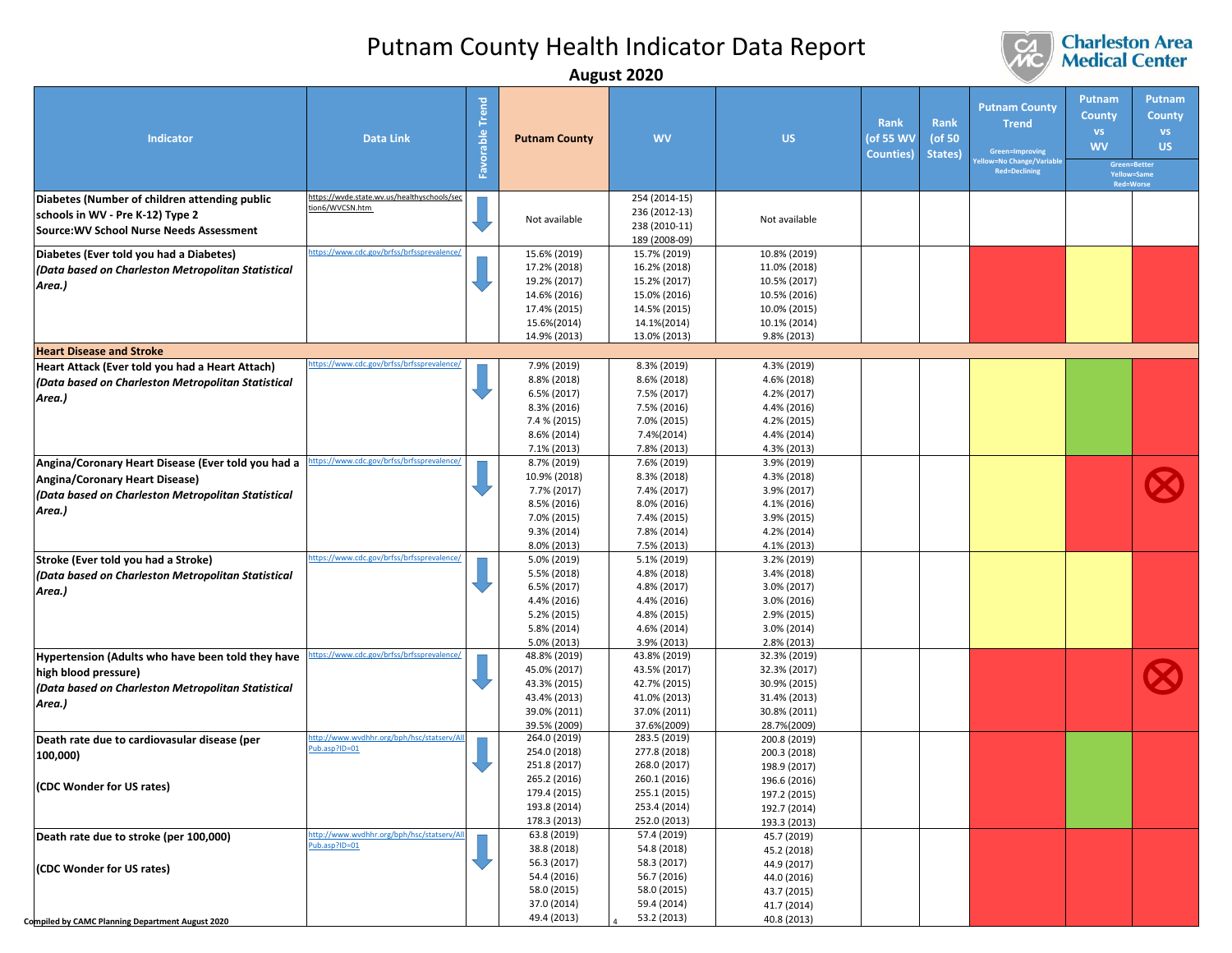

|                                                    |                                            |                               |                      | August LULU  |              |                                        |                           |                                                                                                         |                                                                                               |                                                          |
|----------------------------------------------------|--------------------------------------------|-------------------------------|----------------------|--------------|--------------|----------------------------------------|---------------------------|---------------------------------------------------------------------------------------------------------|-----------------------------------------------------------------------------------------------|----------------------------------------------------------|
| <b>Indicator</b>                                   | <b>Data Link</b>                           | <b>Trend</b><br>able<br>Favor | <b>Putnam County</b> | <b>WV</b>    | <b>US</b>    | Rank<br>(of 55 WV<br><b>Counties</b> ) | Rank<br>(of 50<br>States) | <b>Putnam County</b><br><b>Trend</b><br>Green=Improving<br>w=No Change/Variable<br><b>Red=Declining</b> | Putnam<br><b>County</b><br><b>VS</b><br><b>WV</b><br>Green=Better<br>Yellow=Same<br>Red=Worse | <b>Putnam</b><br><b>County</b><br><b>VS</b><br><b>US</b> |
| <b>Cholesterol</b>                                 |                                            |                               |                      |              |              |                                        |                           |                                                                                                         |                                                                                               |                                                          |
| Cholesterol checked last 5 years                   | https://www.cdc.gov/brfss/brfssprevalence/ |                               | 93.1% (2019)         | 88.1% (2019) | 86.6% (2019) |                                        |                           |                                                                                                         |                                                                                               |                                                          |
| (Data based on Charleston Metropolitan Statistical |                                            |                               | 90.6% (2017)         | 86.7% (2017) | 85.9% (2017) |                                        |                           |                                                                                                         |                                                                                               |                                                          |
|                                                    |                                            |                               | 83.7% (2015)         | 82.3% (2015) | 77.7% (2015) |                                        |                           |                                                                                                         |                                                                                               |                                                          |
| Area.)                                             |                                            |                               | 82.3% (2013)         | 78.7% (2013) | 76.4% (2013) |                                        |                           |                                                                                                         |                                                                                               |                                                          |
|                                                    |                                            |                               | 80.7% (2011)         | 80.5% (2011) | 75.5% (2011) |                                        |                           |                                                                                                         |                                                                                               |                                                          |
| Cholesterol never checked (Q: last 5 yrs)          | ttps://www.cdc.gov/brfss/brfssprevalence,  |                               | 5.8% (2019)          | 8.0% (2019)  | 8.6 % (2019) |                                        |                           |                                                                                                         |                                                                                               |                                                          |
| (Data based on Charleston Metropolitan Statistical |                                            |                               | 6.5% (2017)          | 8.9% (2017)  | 9.2% (2017)  |                                        |                           |                                                                                                         |                                                                                               |                                                          |
|                                                    |                                            |                               | 13.7% (2015)         | 14.5% (2015) | 18.7% (2015) |                                        |                           |                                                                                                         |                                                                                               |                                                          |
| Area.)                                             |                                            |                               | 12.5% (2013)         | 17.9% (2013) | 20.1% (2013) |                                        |                           |                                                                                                         |                                                                                               |                                                          |
|                                                    |                                            |                               | 15.9% (2011)         | 16.9% (2011) | 21.5% (2011) |                                        |                           |                                                                                                         |                                                                                               |                                                          |
| <b>High Cholesterol</b>                            | ttps://www.cdc.gov/brfss/brfssprevalence/  |                               | 41.5% (2019)         | 39.5% (2019) | 33.1% (2019) |                                        |                           |                                                                                                         |                                                                                               |                                                          |
| (Data based on Charleston Metropolitan Statistical |                                            |                               | 43.3% (2017)         | 39.7% (2017) | 33.0% (2017) |                                        |                           |                                                                                                         |                                                                                               |                                                          |
| Area.)                                             |                                            |                               | 41.7% (2015)         | 39.0% (2015) | 36.4%(2015)  |                                        |                           |                                                                                                         |                                                                                               |                                                          |
|                                                    |                                            |                               | 41.9% (2013)         | 42.9% (2013) | 38.4% (2013) |                                        |                           |                                                                                                         |                                                                                               |                                                          |
|                                                    |                                            |                               | 43.9% (2011)         | 40.5% (2011) | 38.3% (2011) |                                        |                           |                                                                                                         |                                                                                               |                                                          |
| <b>Respiratory Disease</b>                         |                                            |                               |                      |              |              |                                        |                           |                                                                                                         |                                                                                               |                                                          |
| <b>Adults with asthma</b>                          | ttps://www.cdc.gov/brfss/brfssprevalence   |                               | 11.8% (2019)         | 11.5% (2019) | 9.7% (2019)  |                                        |                           |                                                                                                         |                                                                                               |                                                          |
| (Data based on Charleston Metropolitan Statistical |                                            |                               | 11.6% (2018)         | 12.3% (2018) | 9.5% (2018)  |                                        |                           |                                                                                                         |                                                                                               |                                                          |
| Area.)                                             |                                            |                               | 9.8% (2017)          | 12.7% (2017) | 9.4% (2017)  |                                        |                           |                                                                                                         |                                                                                               |                                                          |
|                                                    |                                            |                               | 10.8% (2016)         | 11.8% (2016) | 9.1% (2016)  |                                        |                           |                                                                                                         |                                                                                               |                                                          |
|                                                    |                                            |                               | 8.8% (2015)          | 10.9% (2015) | 9.2% (2015)  |                                        |                           |                                                                                                         |                                                                                               |                                                          |
|                                                    |                                            |                               | 8.9% (2014)          | 11.0% (2014) | 8.9% (2014)  |                                        |                           |                                                                                                         |                                                                                               |                                                          |
|                                                    |                                            |                               | 7.9% (2013)          | 9.0% (2013)  | 9.0% (2013)  |                                        |                           |                                                                                                         |                                                                                               |                                                          |
| <b>Arthritis</b>                                   |                                            |                               |                      |              |              |                                        |                           |                                                                                                         |                                                                                               |                                                          |
| Arthritis - Adults who have been told they have    | ttps://www.cdc.gov/brfss/brfssprevalence/  |                               | 41.0% (2019)         | 41.3% (2019) | 25.8% (2019) |                                        |                           |                                                                                                         |                                                                                               |                                                          |
| arthritis                                          |                                            |                               | 38.6% (2018)         | 40.1% (2018) | 26.1% (2018) |                                        |                           |                                                                                                         |                                                                                               |                                                          |
| (Data based on Charleston Metropolitan Statistical |                                            |                               | 41.0% (2017)         | 39.2% (2017) | 24.8% (2017) |                                        |                           |                                                                                                         |                                                                                               |                                                          |
| Area.)                                             |                                            |                               | 39.7% (2016)         | 38.9% (2016) | 25.5% (2016) |                                        |                           |                                                                                                         |                                                                                               |                                                          |
|                                                    |                                            |                               | 39.1% (2015)         | 38.0% (2015) | 24.7% (2015) |                                        |                           |                                                                                                         |                                                                                               |                                                          |
|                                                    |                                            |                               | 41.5% (2014)         | 40.0% (2014) | 26.0% (2014) |                                        |                           |                                                                                                         |                                                                                               |                                                          |
| <b>Communicable Diseases and Immunizations</b>     |                                            |                               |                      |              |              |                                        |                           |                                                                                                         |                                                                                               |                                                          |
| Pneumonia vaccination rate 65+                     | ttps://www.cdc.gov/brfss/brfssprevalence/  |                               | 76.1% (2019)         | 73.6% (2019) | 73.1% (2019) |                                        |                           |                                                                                                         |                                                                                               |                                                          |
| (Data based on Charleston Metropolitan Statistical |                                            |                               | 78.4% (2018)         | 73.0% (2018) | 73.4% (2018) |                                        |                           |                                                                                                         |                                                                                               |                                                          |
| Area.)                                             |                                            |                               | 73.4% (2017)         | 73.7% (2017) | 75.3% (2017) |                                        |                           |                                                                                                         |                                                                                               |                                                          |
|                                                    |                                            |                               | 80.8% (2016)         | 72.7% (2016) | 73.4% (2016) |                                        |                           |                                                                                                         |                                                                                               |                                                          |
|                                                    |                                            |                               | 75.1% (2015)         | 70.1% (2015) | 72.5% (2015) |                                        |                           |                                                                                                         |                                                                                               |                                                          |
|                                                    |                                            |                               | 73.8% (2014)         | 67.7% (2014) | 70.3% (2014) |                                        |                           |                                                                                                         |                                                                                               |                                                          |
|                                                    |                                            |                               | 71.5% (2013)         | 69.5% (2013) | 69.4% (2013) |                                        |                           |                                                                                                         |                                                                                               |                                                          |
| Influenza vaccination rate 65+                     | https://www.cdc.gov/brfss/brfssprevalence/ |                               | 69.1% (2019)         | 64.8% (2019) | 64.0% (2019) |                                        |                           |                                                                                                         |                                                                                               |                                                          |
| (Data based on Charleston Metropolitan Statistical |                                            |                               | 70.4% (2018)         | 63.5% (2018) | 54.9% (2018) |                                        |                           |                                                                                                         |                                                                                               |                                                          |
| Area.)                                             |                                            |                               | 71.9% (2017)         | 67.1% (2017) | 60.3% (2017) |                                        |                           |                                                                                                         |                                                                                               |                                                          |
|                                                    |                                            |                               | 75.3% (2016)         | 67.5% (2016) | 58.2% (2016) |                                        |                           |                                                                                                         |                                                                                               |                                                          |
|                                                    |                                            |                               | 74.6% (2015)         | 69.1% (2015) | 61.3% (2015) |                                        |                           |                                                                                                         |                                                                                               |                                                          |
|                                                    |                                            |                               | 73.1% (2014)         | 69.8% (2014) | 60.8% (2014) |                                        |                           |                                                                                                         |                                                                                               |                                                          |
|                                                    | https://www.cdc.gov/brfss/brfssprevalence  |                               | 79.0% (2013)         | 73.9% (2013) | 62.6% (2013) |                                        |                           |                                                                                                         |                                                                                               |                                                          |
| <b>Shingle vaccination</b>                         |                                            |                               | 29.3% (2017)         | 28.0% (2017) | 28.6% (2017) |                                        |                           |                                                                                                         |                                                                                               |                                                          |
| (Data based on Charleston Metropolitan Statistical |                                            |                               | 21.2% (2014)         | 18.5% (2014) | 21.7% (2014) |                                        |                           |                                                                                                         |                                                                                               |                                                          |
| Area.)                                             |                                            |                               |                      |              |              |                                        |                           |                                                                                                         |                                                                                               |                                                          |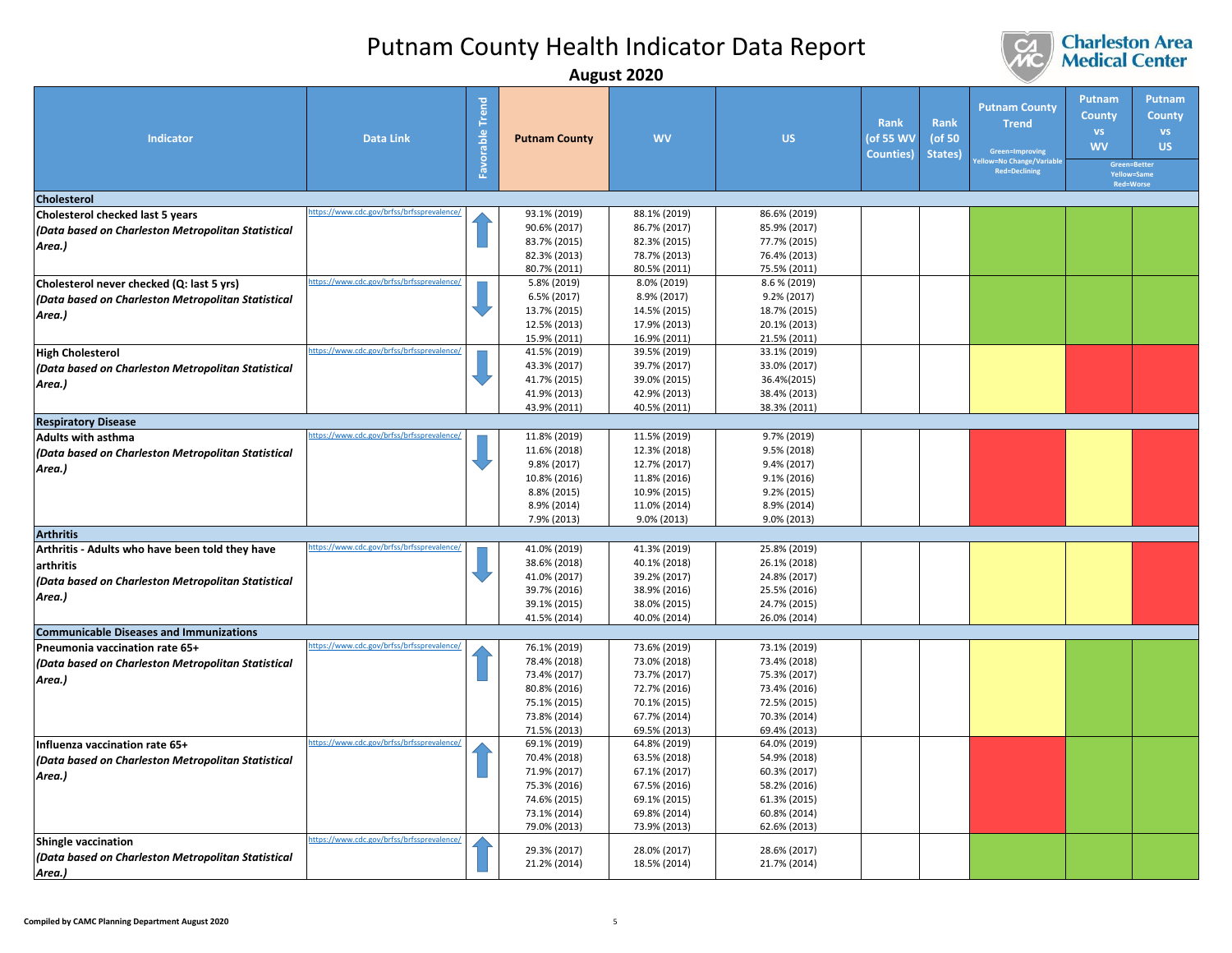

|                                                                                                                        |                                                                                                                |                    |                                                                                                          | <b>August ZUZU</b>                                                                                       |                                                                                                          |                                               |                                  |                                                                                                         |                                                                                  |                                                          |
|------------------------------------------------------------------------------------------------------------------------|----------------------------------------------------------------------------------------------------------------|--------------------|----------------------------------------------------------------------------------------------------------|----------------------------------------------------------------------------------------------------------|----------------------------------------------------------------------------------------------------------|-----------------------------------------------|----------------------------------|---------------------------------------------------------------------------------------------------------|----------------------------------------------------------------------------------|----------------------------------------------------------|
| <b>Indicator</b>                                                                                                       | <b>Data Link</b>                                                                                               | Trend<br>Favorable | <b>Putnam County</b>                                                                                     | <b>WV</b>                                                                                                | <b>US</b>                                                                                                | <b>Rank</b><br>(of 55 WV<br><b>Counties</b> ) | <b>Rank</b><br>(of 50<br>States) | <b>Putnam County</b><br><b>Trend</b><br>Green=Improving<br>w=No Change/Variable<br><b>Red=Declining</b> | Putnam<br>County<br>VS.<br><b>WV</b><br>Green=Better<br>Yellow=Same<br>Red=Worse | <b>Putnam</b><br><b>County</b><br><b>VS</b><br><b>US</b> |
| Death by Influenza/Pnemonia (per 100,000)                                                                              | http://www.wvdhhr.org/bph/hsc/statserv/All<br>ub.asp?ID=01                                                     |                    | 10.6 (2019)<br>22.9 (2018)<br>17.6 (2017)<br>19.3 (2016)<br>36.9 (2015)<br>22.9 (2014)<br>22.9 (2013)    | 22.2 (2019)<br>29.9 (2018)<br>25.3 (2017)<br>23.0 (2016)<br>28.4 (2015)<br>25.5 (2014)<br>26.0 (2013)    | 15.2 (2019)<br>18.1 (2018)<br>17.1 (2017)<br>15.9 (2016)<br>17.8 (2015)<br>17.3 (2014)<br>18.0 (2013)    |                                               |                                  |                                                                                                         |                                                                                  |                                                          |
| Chlamydia (per 100,000)                                                                                                | https://gis.cdc.gov/grasp/nchhstpatlas/table<br><b>tml</b>                                                     |                    | 114.5 (2018)<br>135.6 (2017)<br>158.8 (2016)<br>125.4 (2015)<br>146.2 (2014)                             | 198.2 (2018)<br>228.0 (2017)<br>263.6 (2016)<br>269.5 (2015)<br>255.0 (2014)                             | 539.9 (2018)<br>524.6 (2017)<br>494.2 (2016)<br>475.5 (2015)<br>452.2 (2014)                             |                                               |                                  |                                                                                                         |                                                                                  |                                                          |
| Gonorrhea rate (per 100,000)                                                                                           | https://gis.cdc.gov/grasp/nchhstpatlas/table<br>html                                                           |                    | 38.7 (2018)<br>47.5 (2017)<br>17.6 (2016)<br>17.7 (2015)<br>14.1 (2014)                                  | 62.9 (2018)<br>71.4 (2017)<br>50.3 (2016)<br>41.8 (2015)<br>45.5 (2014)                                  | 179.1 (2018)<br>170.6 (2017)<br>144.9 (2016)<br>123.1 (2015)<br>109.8 (2014)                             |                                               |                                  |                                                                                                         |                                                                                  |                                                          |
| Early Syphilis (per 100,000)                                                                                           | https://gis.cdc.gov/grasp/nchhstpatlas/tabl<br><b>tml</b>                                                      |                    | 1.8 (2018)<br>0.0(2017)<br>5.3(2016)<br>0.0(2015)<br>0.0(2014)                                           | 3.0(2018)<br>1.9 (2017)<br>2.8(2016)<br>2.2(2015)<br>1.2(2014)                                           | 11.8 (2018)<br>10.4 (2017)<br>8.9 (2016)<br>7.5 (2015)<br>6.1(2014)                                      |                                               |                                  |                                                                                                         |                                                                                  |                                                          |
| <b>Family Planning</b>                                                                                                 |                                                                                                                |                    |                                                                                                          |                                                                                                          |                                                                                                          |                                               |                                  |                                                                                                         |                                                                                  |                                                          |
| <b>Teen birth rate</b><br>Teen births are reported as the number of births per<br>1,000 female population, ages 15-19. | https://www.countyhealthrankings.org/app/<br>irginia/2020/measure/factors/14/data?sor<br>$-5c-0$               |                    | 16 (2013-19)<br>19 (2012-18)<br>21 (2011-17)<br>25 (2010-16)<br>30 (2008-14)<br>32 (2007-13)             | 31 (2013-19)<br>34 (2012-18)<br>36 (2011-17)<br>39 (2010-16)<br>44 (2008-14)<br>45 (2007-13)             | 12 (2013-19)<br>13 (2012-18)<br>14 (2011-17)<br>15 (2010-16)<br>17 (2008-14)<br>19 (2007-13)             | 3                                             |                                  |                                                                                                         |                                                                                  |                                                          |
| Teen birth rate<br>Teen births are reported as the number of births per<br>1,000 female population, ages 15-19.        | http://datacenter.kidscount.org/                                                                               |                    | 22.8 (2015)<br>27.5 (2014)<br>27.5 (2013)<br>30.3 (2012)<br>32.7 (2011)                                  | 37.4 (2015)<br>40.6 (2014)<br>40.6 (2013)<br>42.3 (2012)<br>45.3 (2011)                                  | 17 (2018)<br>19 (2017)<br>20 (2016)<br>22 (2015)<br>24 (2014)<br>26 (2013)<br>29.0 (2012)<br>31.0 (2011) | 9                                             | 43                               |                                                                                                         |                                                                                  |                                                          |
|                                                                                                                        |                                                                                                                |                    |                                                                                                          |                                                                                                          |                                                                                                          |                                               |                                  |                                                                                                         |                                                                                  |                                                          |
| Maternal, fetal, and infant health<br>Births to women receiving late or no prenatal care                               | ttp://datacenter.kidscount.org/                                                                                |                    | Not available                                                                                            | 6% (2019)<br>7% (2018)<br>7% (2017)<br>6% (2016)<br>5% (2015)<br>6% (2014)                               | 6% (2019)<br>6% (2018)<br>6% (2017)<br>6% (2016)<br>6% (2015)<br>6% (2014)                               |                                               | 33                               |                                                                                                         |                                                                                  |                                                          |
| Low birthweight (Percent of births under 2,500<br>grams weight)                                                        | https://www.countyhealthrankings.org/app<br>rest-<br>rirginia/2020/measure/outcomes/37/data?<br>$ort = sc - 0$ |                    | 7.0% (2013-19)<br>7.0% (2012-18)<br>8.0% (2011-17)<br>7.0% (2010-16)<br>8.0% (2008-14)<br>8.0% (2007-13) | 9.0% (2013-19)<br>9.0% (2012-18)<br>9.0% (2011-17)<br>9.0% (2010-16)<br>9.0% (2008-14)<br>9.0% (2007-13) | 6.0% (2013-19)<br>6.0% (2012-18)<br>6.0% (2011-17)<br>6.0% (2010-16)<br>6.0% (2008-14)<br>6.0% (2007-13) | 1                                             |                                  |                                                                                                         |                                                                                  |                                                          |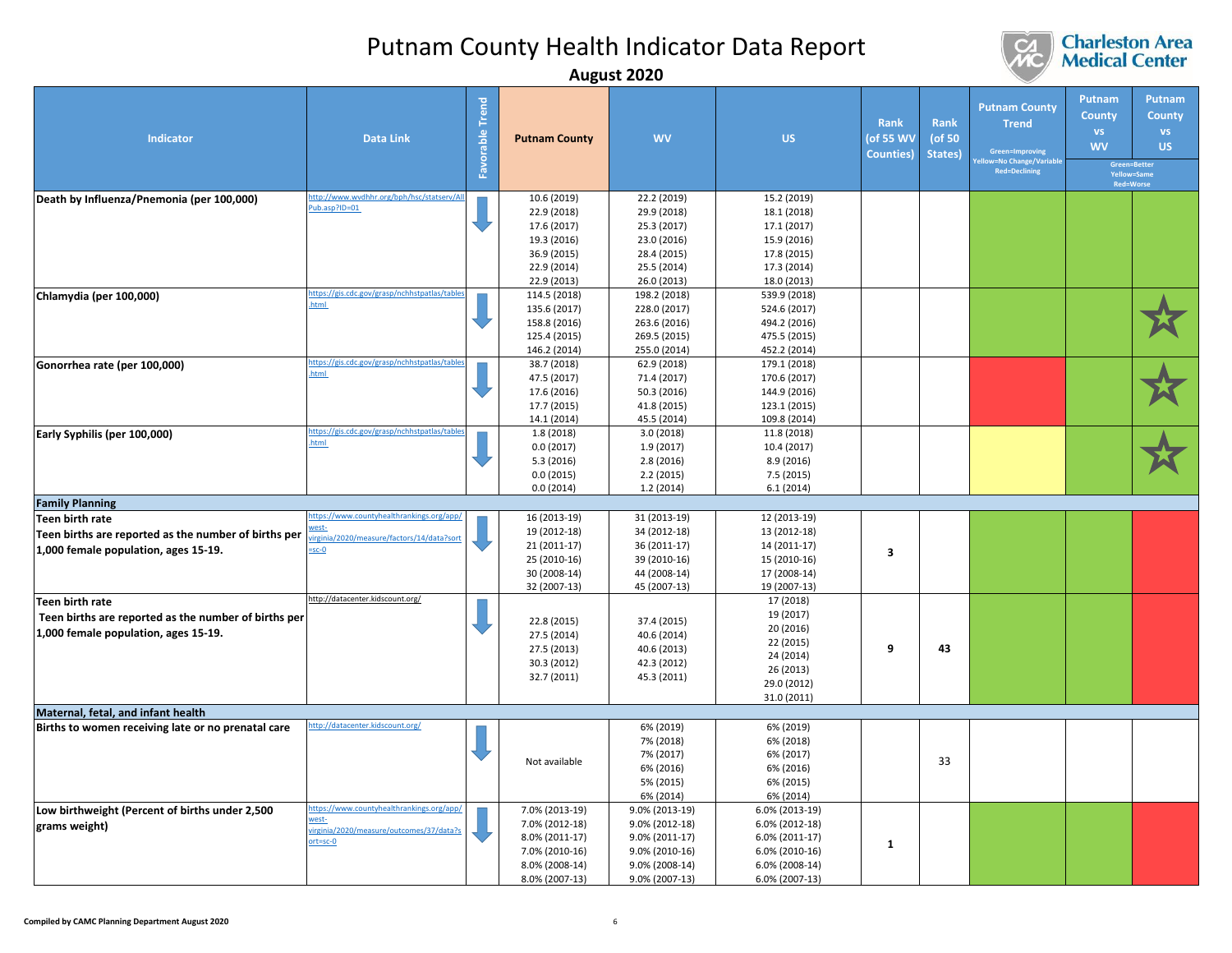

|                                                                                                                                                     |                                                                                                                |                 | ັ                                                                                                            |                                                                                                                                |                                                                                                              |                                               |                           |                                                                                                            |                                                          |                                                                                   |
|-----------------------------------------------------------------------------------------------------------------------------------------------------|----------------------------------------------------------------------------------------------------------------|-----------------|--------------------------------------------------------------------------------------------------------------|--------------------------------------------------------------------------------------------------------------------------------|--------------------------------------------------------------------------------------------------------------|-----------------------------------------------|---------------------------|------------------------------------------------------------------------------------------------------------|----------------------------------------------------------|-----------------------------------------------------------------------------------|
| <b>Indicator</b>                                                                                                                                    | <b>Data Link</b>                                                                                               | Favorable Trend | <b>Putnam County</b>                                                                                         | <b>WV</b>                                                                                                                      | <b>US</b>                                                                                                    | <b>Rank</b><br>(of 55 WV<br><b>Counties</b> ) | Rank<br>(of 50<br>States) | <b>Putnam County</b><br><b>Trend</b><br>Green=Improving<br><b>Ilow=No Change/Variable</b><br>Red=Declining | Putnam<br><b>County</b><br>VS.<br><b>WV</b><br>Red=Worse | <b>Putnam</b><br><b>County</b><br><b>VS</b><br>US.<br>Green=Better<br>Yellow=Same |
| Percent Low Birth Weight babies                                                                                                                     | http://datacenter.kidscount.org/                                                                               |                 | 7.6% (2015)<br>7.3% (2014)<br>7.3% (2013)<br>7.5% (2012)<br>8.1% (2011)                                      | 9.4% (2015)<br>9.4% (2014)<br>9.4% (2013)<br>9.4% (2012)<br>$9.3\% (2011)$                                                     | 8.3% (2018)<br>8.3% (2017)<br>8.2% (2016)<br>8.1% (2015)<br>8.0% (2014)<br>8.0% (2013)<br>8.0% (2012)        | 11                                            | 42                        |                                                                                                            |                                                          |                                                                                   |
| Infant mortality rate per 1,000 live births                                                                                                         | http://datacenter.kidscount.org/                                                                               |                 | 6.9(2015)<br>7.6 (2014)<br>7.6 (2013)<br>5.4 (2012)<br>4.9 (2011)                                            | 7.2 (2015)<br>7.2 (2014)<br>7.2 (2013)<br>9.3(2012)<br>7.4 (2011)                                                              | 5.7(2018)<br>5.8 (2017)<br>5.9 (2016)<br>5.9 (2015)<br>5.8 (2014)<br>6.0(2013)<br>6.0(2012)<br>6.1(2011)     | 27                                            | 47                        |                                                                                                            |                                                          |                                                                                   |
| Births to mothers with less than a 12th grade<br>education                                                                                          | http://datacenter.kidscount.org/                                                                               |                 | 8.2% (2015)<br>8.5% (2014)<br>9.7% (2012)<br>12.0% (2011)<br>12.6% (2010)                                    | 14.7% (2015)<br>15.7% (2014)<br>16.3% (2012)<br>18.0% (2011)<br>18.5% (2010)                                                   | 13% (2018)<br>13% (2017)<br>14% (2016)<br>15% (2015)<br>15% (2014)<br>17% (2012)<br>18% (2011)<br>20% (2010) | $\mathbf{2}$                                  | 30                        |                                                                                                            |                                                          |                                                                                   |
| <b>Mental Health and Mental Disorders</b>                                                                                                           |                                                                                                                |                 |                                                                                                              |                                                                                                                                |                                                                                                              |                                               |                           |                                                                                                            |                                                          |                                                                                   |
| Poor mental health days - Average number of<br>mentally unhealth days reporting in past 20 days<br>(age-adjusted)                                   | ttps://www.countyhealthrankings.org/app/<br>vest-<br>irginia/2020/measure/outcomes/42/data?s<br>$ort = sc - 0$ |                 | 5.2 (2018)<br>4.9 (2017)<br>4.9 (2016)<br>4.6 (2015)<br>4.3 (2014)<br>3.6 (2006-12)                          | 5.8(2018)<br>5.5 (2017)<br>5.2(2016)<br>4.8 (2015)<br>4.7 (2014)<br>4.4 (2006-12)                                              | 3.8(2018)<br>3.4(2017)<br>3.1(2016)<br>3.0(2015)<br>2.8(2014)<br>2.4 (2006-12)                               | 1                                             |                           |                                                                                                            |                                                          |                                                                                   |
| Death rate due Alzheimer's Disease (per 100,000)                                                                                                    | ttp://www.wvdhhr.org/bph/hsc/statserv/Al<br>Pub.asp?ID=01                                                      |                 | 65.5 (2019)<br>52.9 (2018)<br>49.3 (2017)<br>59.7 (2016)<br>52.8 (2015)<br>29.9 (2014)<br>37.1 (2013)        | 46.3 (2019)<br>43.8 (2018)<br>42.5 (2017)<br>42.8 (2016)<br>40.0 (2015)<br>33.6 (2014)<br>31.8 (2013)                          | 37.0 (2019)<br>37.3 (2018)<br>37.3 (2017)<br>35.9 (2016)<br>34.4 (2015)<br>29.3 (2014)<br>26.8 (2013)        |                                               |                           |                                                                                                            |                                                          |                                                                                   |
| Death rate due to intentional self-harm (per<br>100,000)                                                                                            | ttp://www.wvdhhr.org/bph/hsc/statserv/Al<br>Pub.asp?ID=01                                                      |                 | 14.2 (2019)<br>15.9 (2018)<br>28.2 (2017)<br>19.3 (2016)<br>7.0 (2015)<br>8.8 (2014)<br>14.1 (2013)          | 18.6 (2019)<br>22.4 (2018)<br>21.8 (2017)<br>19.8 (2016)<br>18.4 (2015)<br>19.5 (2014)<br>17.5 (2013)                          | 14.5 (2019)<br>14.8 (2018)<br>14.5 (2017)<br>13.9 (2016)<br>13.7 (2015)<br>13.4 (2014)<br>13.0 (2013)        |                                               |                           |                                                                                                            |                                                          |                                                                                   |
| Nutrition, Physical Activity and Weight                                                                                                             |                                                                                                                |                 |                                                                                                              |                                                                                                                                |                                                                                                              |                                               |                           |                                                                                                            |                                                          |                                                                                   |
| <b>Adults overweight</b><br>(Data based on Charleston Metropolitan Statistical<br>Area.)<br><b>Compiled by CAMC Planning Department August 2020</b> | ttps://www.cdc.gov/brfss/brfssprevalence/                                                                      |                 | 32.9% (2019)<br>32.6% (2018)<br>34.9% (2017)<br>34.0% (2016)<br>32.2% (2015)<br>34.9% (2014)<br>38.4% (2013) | 32.3% (2019)<br>32.5% (2018)<br>33.6% (2017)<br>33.3% (2016)<br>35.5% (2015)<br>34.0% (2014)<br>33.7% (2013)<br>$\overline{7}$ | 34.6% (2019)<br>34.9% (2018)<br>35.3% (2017)<br>35.3% (2016)<br>35.5% (2015)<br>35.4% (2014)<br>35.4% (2013) |                                               |                           |                                                                                                            |                                                          |                                                                                   |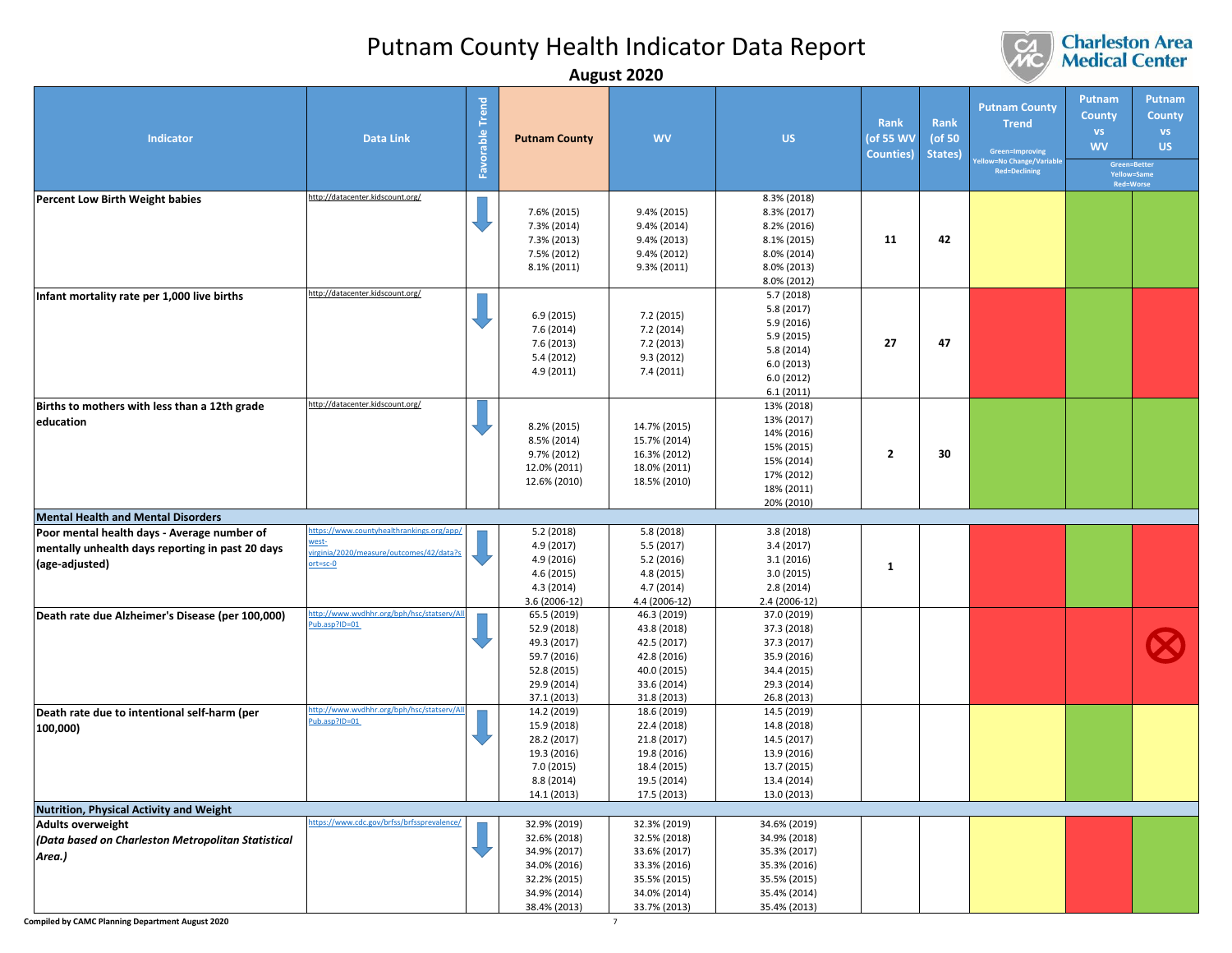

|                                                                                                               |                                                                                                                |                    |                                                                                                              | August ZUZU                                                                                                  |                                                                                                              |                                        |                           |                                                                                                               |                                                                |                                                                                   |
|---------------------------------------------------------------------------------------------------------------|----------------------------------------------------------------------------------------------------------------|--------------------|--------------------------------------------------------------------------------------------------------------|--------------------------------------------------------------------------------------------------------------|--------------------------------------------------------------------------------------------------------------|----------------------------------------|---------------------------|---------------------------------------------------------------------------------------------------------------|----------------------------------------------------------------|-----------------------------------------------------------------------------------|
| Indicator                                                                                                     | <b>Data Link</b>                                                                                               | Trend<br>Favorable | <b>Putnam County</b>                                                                                         | <b>WV</b>                                                                                                    | <b>US</b>                                                                                                    | Rank<br>(of 55 WV<br><b>Counties</b> ) | Rank<br>(of 50<br>States) | <b>Putnam County</b><br><b>Trend</b><br>Green=Improving<br><b>FNo Change/Variable</b><br><b>Red=Declining</b> | Putnam<br><b>County</b><br><b>VS</b><br><b>WV</b><br>Red=Worse | <b>Putnam</b><br><b>County</b><br><b>VS</b><br>US.<br>Green=Better<br>Yellow=Same |
| Adults who are obese<br>(Data based on Charleston Metropolitan Statistical<br>Area.)                          | https://www.cdc.gov/brfss/brfssprevalence/                                                                     |                    | 38.8% (2019)<br>42.6% (2018)<br>40.6% (2017)<br>37.3% (2016)<br>38.2% (2015)<br>34.6% (2014)<br>34.4% (2013) | 39.7% (2019)<br>39.5% (2018)<br>38.1% (2017)<br>37.7% (2016)<br>35.6% (2015)<br>35.7% (2014)<br>35.1% (2013) | 32.4% (2019)<br>30.9% (2018)<br>31.6% (2017)<br>30.1% (2016)<br>29.8% (2015)<br>29.5% (2014)<br>28.9% (2013) |                                        |                           |                                                                                                               |                                                                |                                                                                   |
| <b>Obesity Among WIC Participants Ages 2-4</b>                                                                | ttp://stateofobesity.org/wic/                                                                                  |                    | Not available                                                                                                | 16.5% (2018)<br>16.6% (2016)<br>16.4% (2014)<br>14.1% (2012)<br>14.4% (2010)                                 | 14.4% (2018)<br>13.9% (2016)<br>14.5% (2014)<br>15.2% (2012)<br>15.9% (2010)                                 |                                        | 47                        |                                                                                                               |                                                                |                                                                                   |
| Children who are obese (5th grade students)                                                                   | ttp://www.cardiacwv.org/index.php?pid=9                                                                        |                    | 23% (2016-17)<br>24% (2015-16)<br>29% (2014-15)<br>28% (2013-14)<br>22% (2012-13)                            | 28.4% (2016-17)<br>29.2% (2015-16)<br>28.8% (2014-15)<br>30.2% (2013-14)<br>28.2% (2012-13)                  | Not available                                                                                                |                                        |                           |                                                                                                               |                                                                |                                                                                   |
| Children who are overweight (5th grade students)                                                              | http://www.cardiacwv.org/index.php?pid=9                                                                       |                    | 21% (2016-17)<br>16% (2015-16)<br>20% (2014-15)<br>24% (2013-14)<br>18% (2012-13)                            | 18.4% (2016-17)<br>18.4% (2015-16)<br>18.4% (2014-15)<br>18.1% (2013-14)<br>18.7% (2012-13)                  | Not available                                                                                                |                                        |                           |                                                                                                               |                                                                |                                                                                   |
| High School Students who are overweight                                                                       | ttps://nccd.cdc.gov/youthonline/App/Resu<br>aspx.                                                              |                    | Not available                                                                                                | 16.5 (2019)<br>16.0 (2017)<br>17.0 (2015)<br>15.5 (2013)<br>15.7 (2011)                                      | 16.1 (2019)<br>15.6 (2017)<br>16.0 (2015)<br>16.6 (2013)<br>15.2 (2011)                                      |                                        | 44                        |                                                                                                               |                                                                |                                                                                   |
| High School Students who are obese                                                                            | https://nccd.cdc.gov/youthonline/App/Resu<br>.aspx                                                             |                    | Not available                                                                                                | 22.9 (2019)<br>19.5 (2017)<br>17.9 (2015)<br>15.6 (2013)<br>14.6 (2011)                                      | 15.5 (2019)<br>14.8 (2017)<br>13.9 (2015)<br>13.7 (2013)<br>13.0 (2011)                                      |                                        | 54                        |                                                                                                               |                                                                |                                                                                   |
| Consumed fruit one or more times per day<br>(Data based on Charleston Metropolitan Statistical<br>Area.)      | ttps://www.cdc.gov/brfss/brfssprevalence                                                                       |                    | 54.7% (2019)<br>54.7% (2017)<br>51.7% (2015)<br>51.9% (2013)                                                 | 53.7% (2019)<br>55.1% (2017)<br>50.1% (2015)<br>54.0% (2013)                                                 | 60.2% (2019)<br>63.2% (2017)<br>59.9% (2015)<br>60.8% (2013)                                                 |                                        |                           |                                                                                                               |                                                                |                                                                                   |
| Consumed vegetables one or more times per day<br>(Data based on Charleston Metropolitan Statistical<br>Area.) | ttps://www.cdc.gov/brfss/brfssprevalence/                                                                      |                    | 77.5% (2019)<br>81.9% (2017)<br>74.4% (2015)<br>75.8% (2013)                                                 | 80.2% (2019)<br>81.7% (2017)<br>73.5% (2015)<br>75.8% (2013)                                                 | 79.6% (2019)<br>81.9% (2017)<br>77.7% (2015)<br>76.9% (2013)                                                 |                                        |                           |                                                                                                               |                                                                |                                                                                   |
| Access to exercise opportunities                                                                              | ttps://www.countyhealthrankings.org/app/<br>rest-<br>irginia/2020/measure/factors/132/data?so<br>$=$ sc-O      |                    | 67% (2010&2019)<br>62% (2010&2018)<br>63% (2010&2016)                                                        | 59% (2010&2019)<br>60% (2010&2018)<br>63% (2010&2016)                                                        | 91% (2010&2019)<br>91% (2010&2018)<br>91% (2010&2016)                                                        | 17                                     |                           |                                                                                                               |                                                                |                                                                                   |
| Physical Inactivity (Percent of adults age 20+<br>reporting no leisure time physical activity.)               | https://www.countyhealthrankings.org/app<br>vest-<br>rirginia/2020/measure/factors/70/data?sort<br>$=$ sc $-0$ |                    | 23% (2017)<br>26% (2016)<br>24% (2015)<br>26% (2014)<br>26% (2013)                                           | 28% (2017)<br>29% (2016)<br>28% (2015)<br>29% (2014)<br>29% (2013)                                           | 19% (2017)<br>20% (2016)<br>19% (2015)<br>20% (2014)<br>19% (2013)                                           | 8                                      |                           |                                                                                                               |                                                                |                                                                                   |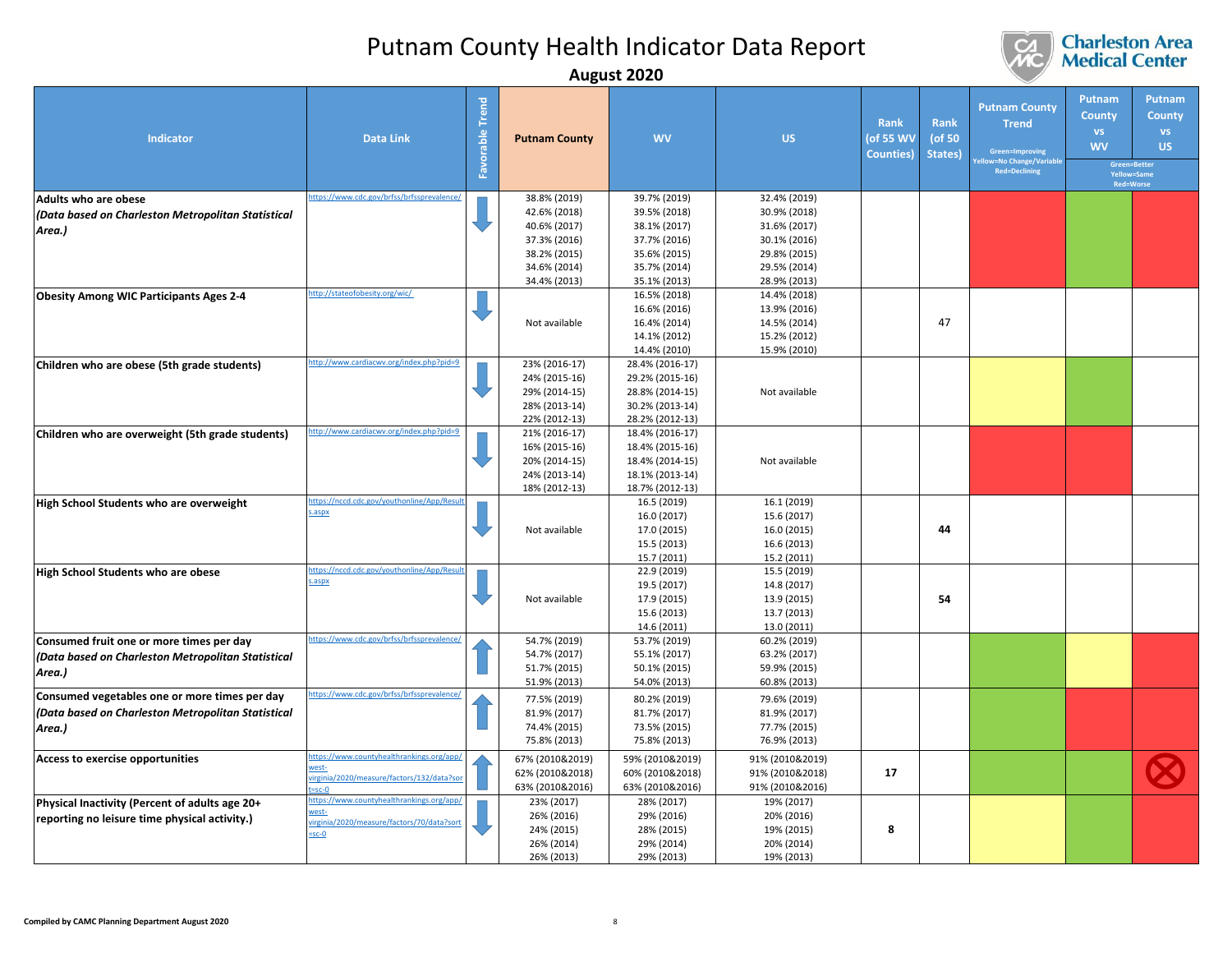

|                                                                                                                                                                                                                           |                                                         |                    |                                                                                                              | August ZUZU                                                                                                  |                                                                                                              |                                        |                           |                                                                                                       |                                                   |                                                                                                      |
|---------------------------------------------------------------------------------------------------------------------------------------------------------------------------------------------------------------------------|---------------------------------------------------------|--------------------|--------------------------------------------------------------------------------------------------------------|--------------------------------------------------------------------------------------------------------------|--------------------------------------------------------------------------------------------------------------|----------------------------------------|---------------------------|-------------------------------------------------------------------------------------------------------|---------------------------------------------------|------------------------------------------------------------------------------------------------------|
| <b>Indicator</b>                                                                                                                                                                                                          | <b>Data Link</b>                                        | Trend<br>Favorable | <b>Putnam County</b>                                                                                         | <b>WV</b>                                                                                                    | <b>US</b>                                                                                                    | Rank<br>(of 55 WV<br><b>Counties</b> ) | Rank<br>(of 50<br>States) | <b>Putnam County</b><br><b>Trend</b><br>Green=Improving<br>=No Change/Variabl<br><b>Red=Declining</b> | Putnam<br><b>County</b><br><b>VS</b><br><b>WV</b> | Putnam<br><b>County</b><br><b>VS</b><br><b>US</b><br>Green=Better<br>Yellow=Same<br><b>Red=Worse</b> |
| Adults engaging in any physical activities. (Any<br>physical activity during the past month.)<br>(Data based on Charleston Metropolitan Statistical<br>Area.)                                                             | ttps://www.cdc.gov/brfss/brfssprevalence/               |                    | 72.5% (2019)<br>71.5% (2018)<br>70.9% (2017)<br>74.6% (2016)<br>66.1% (2015)<br>72.3% (2014)<br>66.6% (2013) | 68.9% (2019)<br>71.8% (2018)<br>68.4% (2017)<br>71.5% (2016)<br>69.2% (2015)<br>71.3% (2014)<br>68.6% (2013) | 73.6% (2019)<br>76.2% (2018)<br>74.3% (2017)<br>76.7% (2016)<br>73.8% (2015)<br>76.8% (2014)<br>74.5% (2013) |                                        |                           |                                                                                                       |                                                   |                                                                                                      |
| Participated in 150 minutes or more of Aerobic<br><b>Physical Activity per week</b><br>(Data based on Charleston Metropolitan Statistical<br>Area.)                                                                       | ttps://www.cdc.gov/brfss/brfssprevalence/               |                    | 49.5% (2019)<br>49.1% (2017)<br>43.4% (2015)<br>45.8% (2013)                                                 | 47.2% (2019)<br>48.1% (2017)<br>48.0% (2015)<br>47.6% (2013)                                                 | 49.9% (2019)<br>50.2% (2017)<br>51.0% (2015)<br>50.5% (2013)                                                 |                                        |                           |                                                                                                       |                                                   |                                                                                                      |
| Participated in enough Aerobic and Muscle<br>Strengthening exercises to meet guidelines<br>(Data based on Charleston Metropolitan Statistical<br>Area.)                                                                   | ttps://www.cdc.gov/brfss/brfssprevalence,               |                    | 18.8% (2019)<br>15.1% (2017)<br>12.4% (2015)<br>11.0% (2013)                                                 | 17.1% (2019)<br>15.1% (2017)<br>13.8% (2015)<br>12.7% (2013)                                                 | 22.8% (2019)<br>20.3% (2017)<br>20.3% (2015)<br>20.4% (2013)                                                 |                                        |                           |                                                                                                       |                                                   |                                                                                                      |
| Participated in muscle strengthening exercises two<br>or more times per week<br>(Data based on Charleston Metropolitan Statistical<br>Area.)                                                                              | ttps://www.cdc.gov/brfss/brfssprevalence,               |                    | 27.8% (2019)<br>25.2% (2017)<br>21.6% (2015)<br>17.3% (2013)<br>21.1% (2011)                                 | 26.1% (2019)<br>22.7% (2017)<br>20.9% (2015)<br>18.6% (2013)<br>20.2% (2011)                                 | 35.7% (2019)<br>30.2% (2017)<br>30.2% (2015)<br>29.8% (2013)<br>29.6% (2011)                                 |                                        |                           |                                                                                                       |                                                   |                                                                                                      |
| <b>Oral Health</b><br>Adults who visited a dentist<br>(Data based on Charleston Metropolitan Statistical<br>Area.)                                                                                                        | ttps://www.cdc.gov/brfss/brfssprevalence,               |                    | 57.2% (2018)<br>60.2% (2016)<br>60.5% (2014)<br>62.3% (2012)<br>62.7% (2010)                                 | 55.4% (2018)<br>57.6% (2016)<br>54.2% (2014)<br>56.4% (2012)<br>60.5% (2010)                                 | 67.6% (2018)<br>66.3% (2016)<br>65.3% (2014)<br>67.2% (2012)<br>69.7% (2010)                                 |                                        |                           |                                                                                                       |                                                   |                                                                                                      |
| <b>Substance Abuse and Tobacco Use</b>                                                                                                                                                                                    |                                                         |                    |                                                                                                              |                                                                                                              |                                                                                                              |                                        |                           |                                                                                                       |                                                   |                                                                                                      |
| Adult binge plus heavy drinking - Binge drinkers<br>(males having five or more drinks on 1 occasion,<br>females having four or more drinks on 1 occasion)<br>(Data based on Charleston Metropolitan Statistical<br>Area.) | ttps://www.cdc.gov/brfss/brfssprevalence                |                    | 14.4% (2019)<br>12.0% (2018)<br>11.5% (2017)<br>12.7% (2016)<br>9.3% (2015)<br>9.8% (2014)<br>13.8% (2013)   | 12.4% (2019)<br>12.1% (2018)<br>11.5% (2017)<br>11.3% (2016)<br>10.6% (2015)<br>9.6% (2014)<br>11.2% (2013)  | 16.8% (2019)<br>16.2% (2018)<br>17.4% (2017)<br>16.9% (2016)<br>16.3% (2015)<br>16.0% (2014)<br>16.8% (2013) |                                        |                           |                                                                                                       |                                                   |                                                                                                      |
| Alcohol-Impaired Driving (BAC-.08+)Fatalities<br>(Fatalities per 100,000 Population)<br>Contact WV Governor's Highway Program for<br>additional information                                                               | ttps://cdan.nhtsa.gov/stsi.htm#                         |                    | 5.31 (2019)<br>1.77 (2018)<br>7.06 (2017)<br>1.76 (2016)<br>0.00(2015)<br>7.06 (2014)                        | 0.29(2019)<br>0.30(2018)<br>0.38(2017)<br>0.35(2016)<br>0.36(2015)<br>0.44(2014)                             | 0.31(2019)<br>0.33(2018)<br>0.34(2017)<br>0.35(2016)<br>0.33(2015)<br>0.33(2014)                             |                                        |                           |                                                                                                       |                                                   |                                                                                                      |
| Death rate due to motor vehicle injuries (per<br>100,000 population)                                                                                                                                                      | ttp://www.wvdhhr.org/bph/hsc/statserv/A<br>ub.asp?ID=01 |                    | 31.9 (2019)<br>15.9 (2018)<br>12.3 (2017)<br>21.1 (2016)<br>8.8 (2015)<br>28.2 (2014)<br>12.4 (2013)         | 18.4 (2019)<br>18.4 (2018)<br>18.6 (2017)<br>16.2 (2016)<br>16.5 (2015)<br>17.6 (2014)<br>17.9 (2013)        | 11.9 (2019)<br>12.0 (2018)<br>12.4 (2017)<br>12.5 (2016)<br>11.7 (2015)<br>11.1 (2014)<br>11.2 (2013)        |                                        |                           |                                                                                                       |                                                   |                                                                                                      |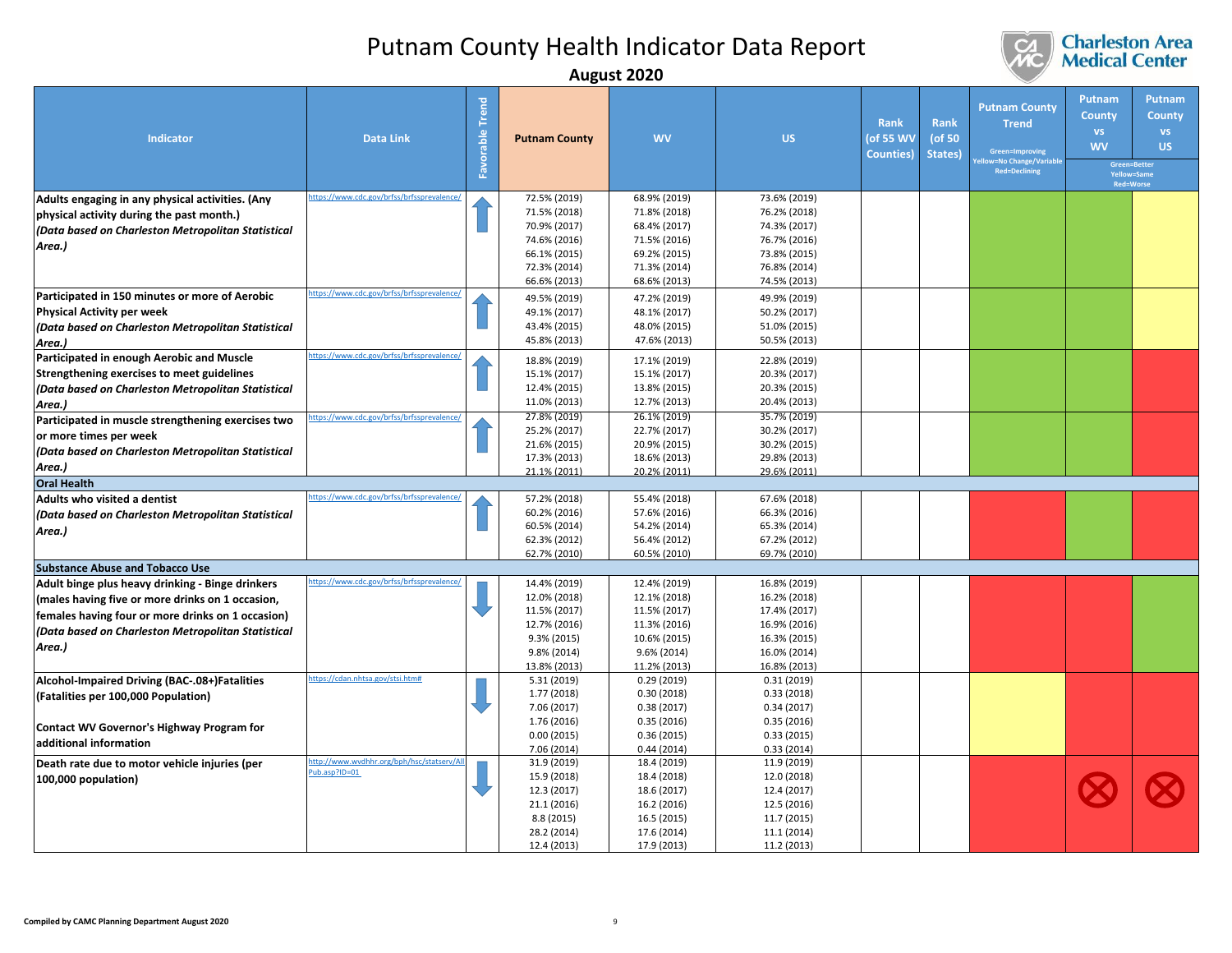

|                                                                                                                                                                            |                                                                                                                 |                               |                                                                                                              | August ZUZU                                                                                                  |                                                                                                              |                                               |                           |                                                                                                             |                                                                                                      |                                                   |
|----------------------------------------------------------------------------------------------------------------------------------------------------------------------------|-----------------------------------------------------------------------------------------------------------------|-------------------------------|--------------------------------------------------------------------------------------------------------------|--------------------------------------------------------------------------------------------------------------|--------------------------------------------------------------------------------------------------------------|-----------------------------------------------|---------------------------|-------------------------------------------------------------------------------------------------------------|------------------------------------------------------------------------------------------------------|---------------------------------------------------|
| Indicator                                                                                                                                                                  | <b>Data Link</b>                                                                                                | <b>Trend</b><br>orable<br>Fav | <b>Putnam County</b>                                                                                         | <b>WV</b>                                                                                                    | <b>US</b>                                                                                                    | <b>Rank</b><br>(of 55 WV<br><b>Counties</b> ) | Rank<br>(of 50<br>States) | <b>Putnam County</b><br><b>Trend</b><br>Green=Improving<br>ellow=No Change/Variable<br><b>Red=Declining</b> | Putnam<br><b>County</b><br><b>VS</b><br><b>WV</b><br>Green=Better<br>Yellow=Same<br><b>Red=Worse</b> | Putnam<br><b>County</b><br><b>VS</b><br><b>US</b> |
| Motor vehicle crash death rate (Per 100,000<br>population)                                                                                                                 | https://www.countyhealthrankings.org/app/<br>vest-<br>virginia/2020/measure/factors/39/data?sort<br>$-sc-0$     |                               | 16 (2013-19)<br>15 (2012-18)<br>15 (2011-17)<br>15 (2010-16)<br>16 (2009-15)<br>15 (2007-13)                 | 16 (2013-19)<br>16 (2012-18)<br>17 (2011-17)<br>16 (2010-16)<br>17 (2009-15)<br>18 (2007-13)                 | Not available                                                                                                | 18                                            |                           |                                                                                                             |                                                                                                      |                                                   |
| Adult Smoking (Percentage of adults who are<br>current smokers)                                                                                                            | https://www.countyhealthrankings.org/app/<br>virginia/2020/measure/factors/39/data?sort<br>sc-0                 |                               | 22% (2018)<br>20% (2017)<br>18% (2016)<br>20% (2015)<br>19% (2014)                                           | 27% (2018)<br>26% (2017)<br>25% (2016)<br>26% (2015)<br>27% (2014)                                           | 16% (2018)<br>14% (2017)<br>14% (2016)<br>14% (2015)<br>14% (2014)                                           | 3                                             |                           |                                                                                                             |                                                                                                      |                                                   |
| Adults who have never smoked<br>Data based on Charleston Metropolitan Statistical<br>Area.)                                                                                | ttps://www.cdc.gov/brfss/brfssprevalence/                                                                       |                               | 51.2% (2019)<br>49.7% (2018)<br>49.9% (2017)<br>47.7% (2016)<br>48.9% (2015)<br>48.2% (2014)<br>49.8% (2013) | 49.9% (2019)<br>50.6% (2018)<br>47.8% (2017)<br>48.9% (2016)<br>49.4% (2015)<br>46.6% (2014)<br>48.4% (2013) | 58.8% (2019)<br>57.9% (2018)<br>58.2% (2017)<br>57.2% (2016)<br>56.5% (2015)<br>55.9% (2014)<br>55.0% (2013) |                                               |                           |                                                                                                             |                                                                                                      |                                                   |
| Smokeless Tobacco Use: Do you currently use<br>chewing tobacco, snuff or snus? Response is "Not at<br>all"<br>(Data based on Charleston Metropolitan Statistical<br>Area.) | https://www.cdc.gov/brfss/brfssprevalence/                                                                      |                               | 89.3% (2019)<br>92.1% (2018)<br>91.7% (2017)<br>93.8% (2016)<br>90.6% (2015)<br>92.5% (2014)<br>94.4% (2013) | 91.8% (2019)<br>91.7% (2018)<br>91.1% (2017)<br>91.5% (2016)<br>90.7% (2015)<br>91.5% (2014)<br>90.6% (2013) | 95.8% (2019)<br>95.8% (2018)<br>96.0% (2017)<br>96.0% (2016)<br>96.0% (2015)<br>95.8% (2014)<br>95.7% (2013) |                                               |                           |                                                                                                             |                                                                                                      |                                                   |
| E-Cigarette User Status: Never used E-cigarettes<br>(Data based on Charleston Metropolitan Statistical<br>Area.)                                                           | https://www.cdc.gov/brfss/brfssprevalence/                                                                      |                               | 73.5% (2017)<br>76.1% (2016)                                                                                 | 74.6% (2017)<br>76.9% (2016)                                                                                 | 79.3% (2017)<br>78.1% (2016)                                                                                 |                                               |                           |                                                                                                             |                                                                                                      |                                                   |
| All Drugs - Overdose Counts by Drug Type                                                                                                                                   | https://dhhr.wv.gov/office-of-drug-control-<br>olicy/datadashboard/Pages/default.aspx                           |                               | 21 (2020)<br>12 (2019)<br>21 (2018)<br>33 (2017)<br>13 (2016)<br>10 (2015)                                   | 2191 (2020)<br>877 (2019)<br>909 (2018)<br>1,019 (2017)<br>890 (2016)<br>735 (2015)                          | Not available                                                                                                |                                               |                           |                                                                                                             |                                                                                                      |                                                   |
| Drug Overdose Deaths (Number of drug poisoning<br>deaths per 100,000 population)                                                                                           | https://www.countyhealthrankings.org/app/<br>rest-<br>virginia/2020/measure/factors/138/data?so<br>$t = sc-3$   |                               | 80 (2017-19)<br>77 (2016-18)<br>72 (2015-17)<br>49 (2014-16)<br>42 (2013-15)                                 | 50 (2017-19)<br>50 (2016-18)<br>47 (2015-17)<br>40 (2014-16)<br>35 (2013-15)                                 | Not available                                                                                                |                                               |                           |                                                                                                             |                                                                                                      |                                                   |
| <b>Economy</b>                                                                                                                                                             |                                                                                                                 |                               |                                                                                                              |                                                                                                              |                                                                                                              |                                               |                           |                                                                                                             |                                                                                                      |                                                   |
| Unemployment (Percentage of population ages 16<br>and older unemployed but seeking work)                                                                                   | https://www.countyhealthrankings.org/app<br>vest-<br><u>rginia/2020/measure/factors/23/map?sort</u><br>$=$ sc-O |                               | 4.3% (2019)<br>4.9% (2018)<br>4.7% (2017)<br>4.8% (2016)<br>5.5% (2015)                                      | 4.9% (2019)<br>5.3% (2018)<br>5.2% (2017)<br>6.0% (2016)<br>6.7% (2015)                                      | 2.6% (2019)<br>2.6% (2018)<br>2.9% (2017)<br>3.2% (2016)<br>3.3% (2015)                                      | 8                                             |                           |                                                                                                             |                                                                                                      |                                                   |
| Children in Poverty (Percentage of persons under<br>age 18)                                                                                                                | ttps://www.countyhealthrankings.org/app/<br>west-<br>irginia/2020/measure/factors/24/data?sort<br>$=$ sc-O      |                               | 11% (2019)<br>13% (2018)<br>12% (2017)<br>13% (2016)<br>13% (2015)<br>13% (2014)                             | 21% (2019)<br>23% (2018)<br>24% (2017)<br>24% (2016)<br>25% (2015)<br>25% (2014)                             | 10% (2019)<br>11% (2018)<br>11% (2017)<br>12% (2016)<br>12% (2015)<br>13% (2014)                             | 1                                             |                           |                                                                                                             |                                                                                                      |                                                   |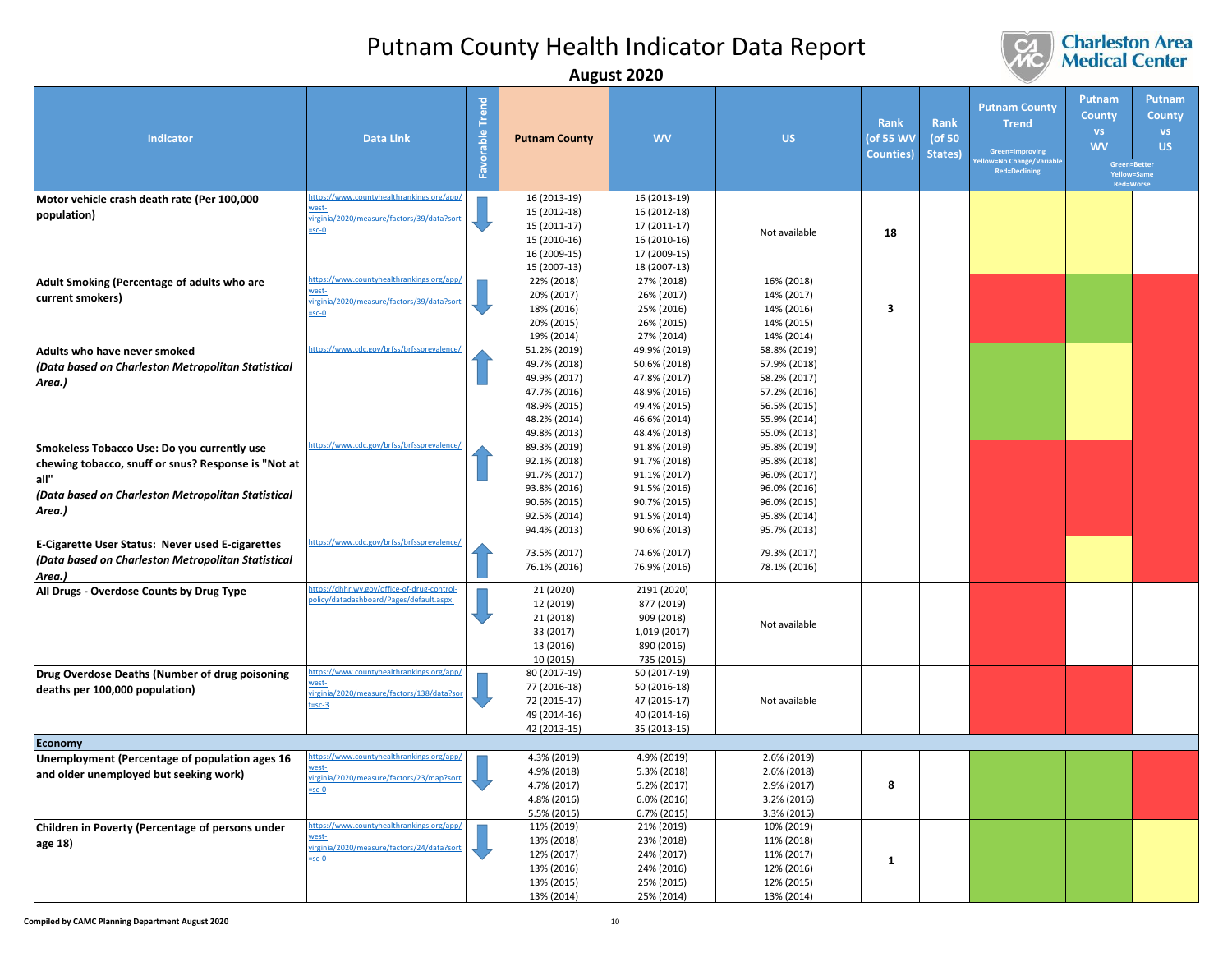

|                                                                              |                                                                                                           |                        |                                                                                                    | August ZUZU                                                                                        |                                                                                                |                                        |                                  |                                                                                                        |                                      |                                                                                                |
|------------------------------------------------------------------------------|-----------------------------------------------------------------------------------------------------------|------------------------|----------------------------------------------------------------------------------------------------|----------------------------------------------------------------------------------------------------|------------------------------------------------------------------------------------------------|----------------------------------------|----------------------------------|--------------------------------------------------------------------------------------------------------|--------------------------------------|------------------------------------------------------------------------------------------------|
| Indicator                                                                    | <b>Data Link</b>                                                                                          | <b>Favorable Trend</b> | <b>Putnam County</b>                                                                               | <b>WV</b>                                                                                          | <b>US</b>                                                                                      | Rank<br>(of 55 WV<br><b>Counties</b> ) | <b>Rank</b><br>(of 50<br>States) | <b>Putnam County</b><br><b>Trend</b><br>Green=Improving<br>v=No Change/Variabl<br><b>Red=Declining</b> | Putnam<br>County<br>VS.<br><b>WV</b> | Putnam<br><b>County</b><br><b>VS</b><br>US.<br>Green=Better<br>Yellow=Same<br><b>Red=Worse</b> |
| <b>Percent Children in Poverty</b>                                           | http://datacenter.kidscount.org/                                                                          |                        | 13.0% (2015)<br>14.6% (2014)<br>14.6% (2013)<br>14.4% (2012)<br>14.0% (2010)                       | 24.7% (2015)<br>26.3% (2014)<br>26.3% (2013)<br>25.1% (2012)<br>25.7% (2010)                       | 18% (2018)<br>18% (2017)<br>19% (2016)<br>21% (2015)<br>22% (2014)<br>22% (2013)<br>23% (2012) | $\mathbf{1}$                           | 47                               |                                                                                                        |                                      |                                                                                                |
| Families living below poverty rate<br>(with related children under 18 years) | https://data.census.gov/cedsci/                                                                           |                        | 9.3% (2019)<br>8.4% (2018)<br>8.0% (2017)<br>9.8% (2016)<br>10.1% (2015)<br>11.6% (2014)           | 21.0% (2019)<br>21.6% (2018)<br>21.9% (2017)<br>21.8% (2016)<br>22.2% (2015)<br>22.5% (2014)       | 15.1% (2019)<br>14.7% (2018)<br>15.0% (2017)<br>15.9% (2016)<br>17.1% (2015)<br>18.0% (2014)   |                                        |                                  |                                                                                                        |                                      |                                                                                                |
| People living below poverty rate                                             | ttps://data.census.gov/cedsci/                                                                            |                        | 9.8% (2019)<br>9.2% (2018)<br>9.3% (2017)<br>9.8% (2016)<br>9.8% (2015)<br>10.1% (2014)            | 17.6% (2019)<br>17.8% (2018)<br>17.8% (2017)<br>17.7% (2016)<br>18.0% (2015)<br>18.1% (2014)       | 13.4% (2019)<br>14.1% (2018)<br>14.6% (2017)<br>15.1% (2016)<br>15.5% (2015)<br>15.6% (2014)   |                                        |                                  |                                                                                                        |                                      |                                                                                                |
| People over 65 living below poverty rate                                     | https://data.census.gov/cedsci/                                                                           |                        | 8.4% (2019)<br>8.4% (2018)<br>9.1% (2017)<br>8.0% (2016)<br>6.4% (2015)<br>5.6% (2014)             | 9.5% (2019)<br>9.4% (2018)<br>9.2% (2017)<br>9.0% (2016)<br>$9.1\% (2015)$<br>9.4% (2014)          | 9.3% (2019)<br>9.3% (2018)<br>9.3% (2017)<br>9.3% (2016)<br>9.4% (2015)<br>9.4% (2014)         |                                        |                                  |                                                                                                        |                                      |                                                                                                |
| Homeownership rate<br>(Owner occupied)                                       | ttps://data.census.gov/cedsci/                                                                            |                        | 81.8% (2019)<br>82.3% (2018)<br>81.3% (2017)<br>82.0% (2016)<br>82.9% (2015)<br>83.0% (2014)       | 73.2% (2019)<br>72.9% (2018)<br>72.7% (2017)<br>72.5% (2016)<br>72.5% (2015)<br>73.0% (2014)       | 64.0% (2019)<br>63.8% (2018)<br>63.8% (2017)<br>63.6% (2016)<br>63.9% (2015)<br>64.4% (2014)   |                                        |                                  |                                                                                                        |                                      |                                                                                                |
| <b>Percent SNAP participants</b>                                             | http://datacenter.kidscount.org/                                                                          |                        | Not available                                                                                      | 92% (2017)<br>97% (2016)<br>96% (2015)<br>86% (2014)<br>78% (2013)                                 | 84% (2017)<br>85% (2016)<br>83% (2015)<br>83% (2014)<br>85% (2013)                             |                                        | 39                               |                                                                                                        |                                      |                                                                                                |
| Percent of children eligible for free lunch                                  | https://www.countyhealthrankings.org/app<br>vest-<br>irginia/2020/measure/factors/65/data?sor<br>$=$ sc-O |                        | 45% (2018-19)<br>45% (2017-18)<br>39% (2016-17)<br>44% (2015-16)<br>39% (2014-15)<br>33% (2012-13) | 50% (2018-19)<br>55% (2017-18)<br>45% (2016-17)<br>49% (2015-16)<br>46% (2014-15)<br>47% (2012-13) | Not available                                                                                  | 13                                     |                                  |                                                                                                        |                                      |                                                                                                |
| Chip Enrollment (As of June)                                                 | ttps://chip.wv.gov/resources/Pages/Histor<br><b>IResources.aspx</b>                                       |                        | 737 (2020)<br>656 (2019)<br>649 (2018)<br>576 (2016)<br>514 (2015)                                 | 23,945 (2020)<br>22,327 (2019)<br>21,837 (2018)<br>20,531 (2016)<br>19,447 (2015)                  | Not available                                                                                  |                                        |                                  |                                                                                                        |                                      |                                                                                                |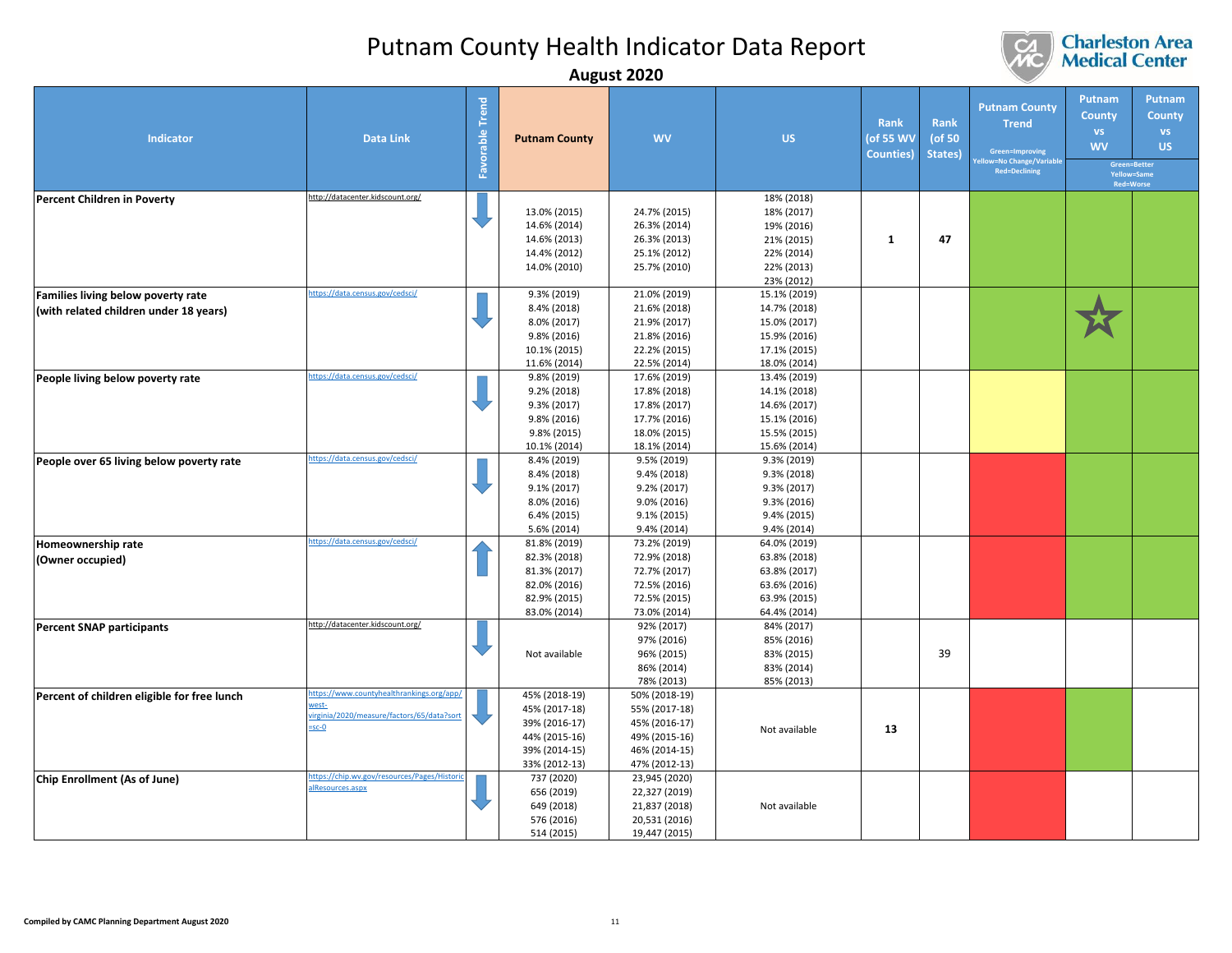

## **Charleston Area**<br>**Medical Center**

**Green=Better Yellow=Same Red=Worse**

**Putnam County US**

**Putnam County WV**

| <b>Indicator</b>                                           | <b>Data Link</b>                                     | Favorable Trend | <b>Putnam County</b> | <b>WV</b>        | <b>US</b>        | <b>Rank</b><br>(of 55 WV<br><b>Counties</b> ) | Rank<br>(of 50<br>States) | <b>Putnam County</b><br><b>Trend</b><br>Green=Improving<br>ellow=No Change/Variable<br><b>Red=Declining</b> | Pι<br>$\overline{C}$ |
|------------------------------------------------------------|------------------------------------------------------|-----------------|----------------------|------------------|------------------|-----------------------------------------------|---------------------------|-------------------------------------------------------------------------------------------------------------|----------------------|
| <b>Education</b>                                           |                                                      |                 |                      |                  |                  |                                               |                           |                                                                                                             |                      |
| Literacy (Percent of adults age 16 -74 at or below         | ittps://nces.ed.gov/surveys/piaac/skillsma           |                 | 13% (2012/14/17)     | 21% (2012/14/17) | 22% (2012/14/17) | 1                                             | 34                        |                                                                                                             |                      |
| level 1 literacy)                                          | http://datacenter.kidscount.org/                     |                 | 64.5% (2015)         | 71.5% (2015)     |                  |                                               |                           |                                                                                                             |                      |
| Percent of 4-year olds enrolled in Pre-Kindergarten        |                                                      |                 | 53.6% (2014)         | 67.3% (2014)     |                  |                                               |                           |                                                                                                             |                      |
|                                                            |                                                      |                 | 60.7% (2013)         | 68.7% (2013)     | Not available    | 49                                            |                           |                                                                                                             |                      |
|                                                            |                                                      |                 | 53.2% (2012)         | 62.4% (2012)     |                  |                                               |                           |                                                                                                             |                      |
|                                                            |                                                      |                 | 57.0% (2011)         | 65.4% (2011)     |                  |                                               |                           |                                                                                                             |                      |
| 4 <sup>th</sup> grade students proficient in Math          | ttps://zoomwy.k12.wy.us/Dashboard/portal             |                 | 63.5% (2018-19)      | 47.3% (2018-19)  |                  |                                               |                           |                                                                                                             |                      |
|                                                            | lome.jsp                                             |                 | 59.9% (2017-18)      | 45.7% (2017-18)  |                  |                                               |                           |                                                                                                             |                      |
|                                                            |                                                      |                 | 55.1% (2016-17)      | 43.2% (2016-17)  | Not available    |                                               |                           |                                                                                                             |                      |
| <b>Source: WV Department of Education</b>                  |                                                      |                 | 51.1% (2015-16)      | 40.9% (2015-16)  |                  |                                               |                           |                                                                                                             |                      |
|                                                            |                                                      |                 | 43.3% (2014-15)      | 36.0% (2014-15)  |                  |                                               |                           |                                                                                                             |                      |
| 14 <sup>th</sup> grade students proficient in Reading      | ittps://zoomwy.k12.wy.us/Dashboard/porta             |                 | 65.7% (2018-19)      | 48.8% (2018-19)  |                  |                                               |                           |                                                                                                             |                      |
|                                                            | lome.jsp                                             |                 | 54.3% (2017-18)      | 45.1% (2017-18)  |                  |                                               |                           |                                                                                                             |                      |
|                                                            |                                                      |                 | 57.9% (2016-17)      | 47.4% (2016-17)  | Not available    |                                               |                           |                                                                                                             |                      |
| Source: WV Department of Education                         |                                                      |                 | 66.2% (2015-16)      | 49.0% (2015-16)  |                  |                                               |                           |                                                                                                             |                      |
|                                                            |                                                      |                 | 52.7% (2014-15)      | 45.6% (2014-15)  |                  |                                               |                           |                                                                                                             |                      |
| 4 <sup>th</sup> grade students Who Scored Below Proficient | http://datacenter.kidscount.org/                     |                 | 35.1% (2015)         | 51.7% (2015)     | 66% (2019)       |                                               |                           |                                                                                                             |                      |
| Reading                                                    |                                                      |                 | 40.1% (2014)         | 56.8% (2014)     | 65% (2017)       |                                               |                           |                                                                                                             |                      |
|                                                            |                                                      |                 | 43.6% (2013)         | 52.8% (2013)     | 65% (2015)       | $\overline{2}$                                | 44                        |                                                                                                             |                      |
|                                                            |                                                      |                 | 39.3% (2012)         | 55.3% (2012)     | 66% (2013)       |                                               |                           |                                                                                                             |                      |
|                                                            |                                                      |                 |                      |                  | 68% (2011)       |                                               |                           |                                                                                                             |                      |
| 4 <sup>th</sup> grade students proficient in Science       | ttps://zoomwy.k12.wy.us/Dashboard/porta<br>lome.jsp  |                 | 42.9% (2018-19)      | 35.4% (2018-19)  |                  |                                               |                           |                                                                                                             |                      |
|                                                            |                                                      |                 | 48.4% (2017-18)      | 38.1% (2017-18)  | Not available    |                                               |                           |                                                                                                             |                      |
| Source: WV Department of Education                         |                                                      |                 |                      |                  |                  |                                               |                           |                                                                                                             |                      |
| 8 <sup>th</sup> grade students proficient in Math          | https://zoomwv.k12.wv.us/Dashboard/porta             |                 | 55.7% (2018-19)      | 36.6% (2018-19)  |                  |                                               |                           |                                                                                                             |                      |
|                                                            | Home.jsp                                             |                 | 53.2% (2017-18)      | 32.4% (2017-18)  |                  |                                               |                           |                                                                                                             |                      |
| <b>Source: WV Department of Education</b>                  |                                                      |                 | 43.3% (2016-17)      | 30.0% (2016-17)  | Not available    |                                               |                           |                                                                                                             |                      |
|                                                            |                                                      |                 | 46.1% (2015-16)      | 27.6% (2015-16)  |                  |                                               |                           |                                                                                                             |                      |
|                                                            |                                                      |                 | 45.3% (2014-15)      | 25.6% (2014-15)  |                  |                                               |                           |                                                                                                             |                      |
| 8 <sup>th</sup> grade students proficient in Reading       | ttps://zoomwy.k12.wy.us/Dashboard/porta              |                 | 53.8% (2018-19)      | 43.9% (2018-19)  |                  |                                               |                           |                                                                                                             |                      |
|                                                            | lome.jsp                                             |                 | 49.2% (2017-18)      | 41.9% (2017-18)  |                  |                                               |                           |                                                                                                             |                      |
| <b>Source: WV Department of Education</b>                  |                                                      |                 | 50.5% (2016-17)      | 45.5% (2016-17)  | Not available    |                                               |                           |                                                                                                             |                      |
|                                                            |                                                      |                 | 53.5% (2015-16)      | 47.5% (2015-16)  |                  |                                               |                           |                                                                                                             |                      |
|                                                            |                                                      |                 | 57.3% (2014-15)      | 44.2% (2014-15)  |                  |                                               |                           |                                                                                                             |                      |
| 8 <sup>th</sup> grade students proficient in Science       | ttps://zoomwv.k12.wv.us/Dashboard/portal<br>lome.jsp |                 | 41.6% (2018-19)      | 33.1% (2018-19)  |                  |                                               |                           |                                                                                                             |                      |
|                                                            |                                                      |                 | 48.5% (2017-18)      | 38.5% (2017-18)  | Not available    |                                               |                           |                                                                                                             |                      |
| Source: WV Department of Education                         |                                                      |                 |                      |                  |                  |                                               |                           |                                                                                                             |                      |
| 3-12 grade students proficient in Math                     | ttps://zoomwy.k12.wy.us/Dashboard/porta              |                 | 53.2% (2018-19)      | 38.7% (2018-19)  |                  |                                               |                           |                                                                                                             |                      |
|                                                            | Home.jsp                                             |                 | 54.5% (2017-18)      | 37.6% (2017-18)  |                  |                                               |                           |                                                                                                             |                      |

**Source: WV Department of Education** 

**Source: WV Department of Education** 

**3-12 grade students proficient in Reading**

34.8% (2016-17) 33.4% (2015-16) 30.0% (2014-15)

46.1% (2018-19) 45.2% (2017-18) 47.5% (2016-17) 48.8% (2015-16) 46.4% (2014-15) Not available

Not available

44.5% (2016-17) 43.9% (2015-16) 40.8% (2014-15)

56.1% (2018-19) 56.0% (2017-18) 55.7% (2016-17) 56.9% (2015-16) 55.3% (2014-15)

[https://zoomwv.k12.wv.us/Dashboard/portal](https://zoomwv.k12.wv.us/Dashboard/portalHome.jsp)

[Home.jsp](https://zoomwv.k12.wv.us/Dashboard/portalHome.jsp)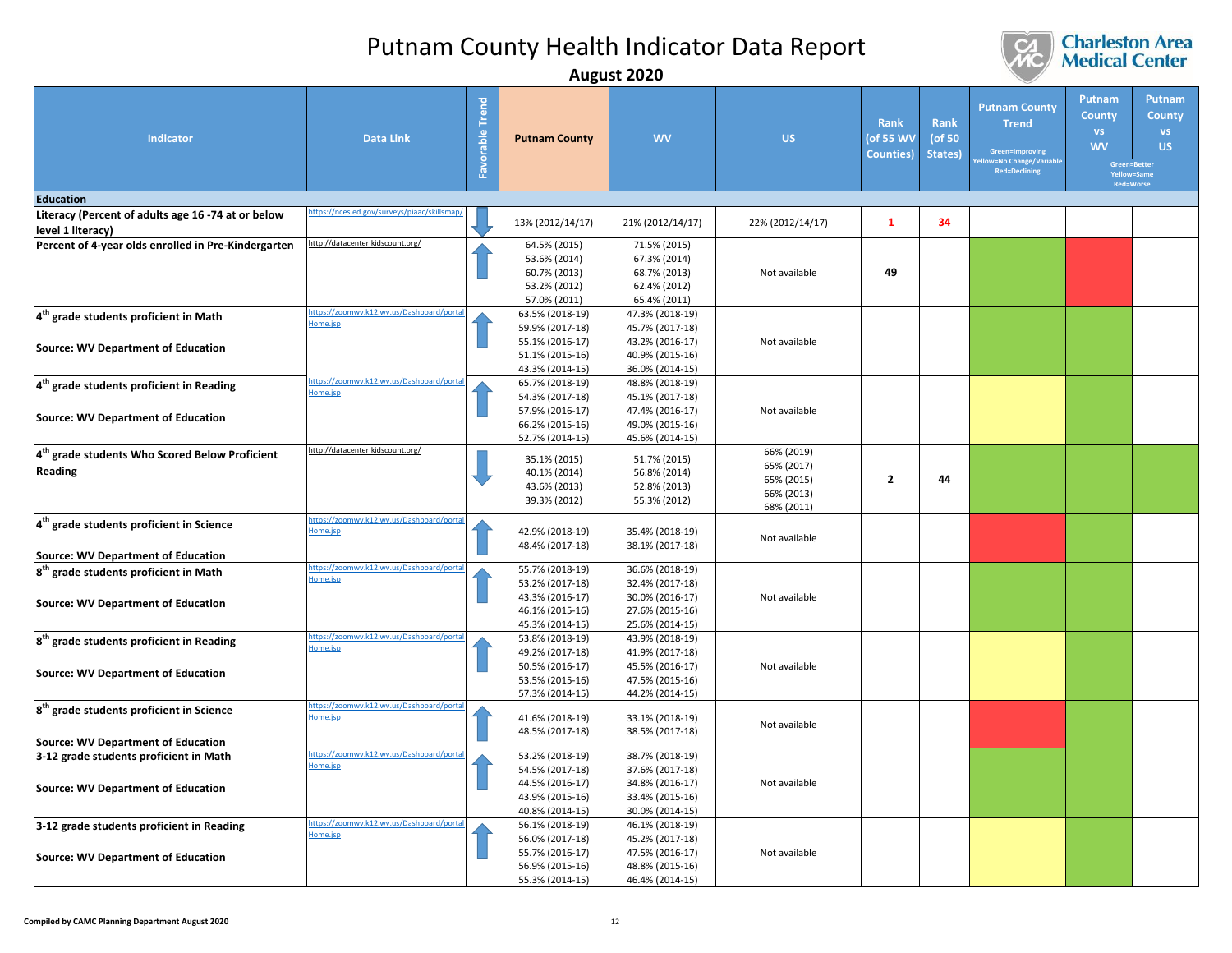

|                                                                                        | . <b>.</b>                                               |                    |                                    |                                    |                                |                                               |                                  |                                                                                                         |                                                                                               |                                                          |
|----------------------------------------------------------------------------------------|----------------------------------------------------------|--------------------|------------------------------------|------------------------------------|--------------------------------|-----------------------------------------------|----------------------------------|---------------------------------------------------------------------------------------------------------|-----------------------------------------------------------------------------------------------|----------------------------------------------------------|
| <b>Indicator</b>                                                                       | <b>Data Link</b>                                         | Trend<br>Favorable | <b>Putnam County</b>               | <b>WV</b>                          | <b>US</b>                      | <b>Rank</b><br>(of 55 WV<br><b>Counties</b> ) | <b>Rank</b><br>(of 50<br>States) | <b>Putnam County</b><br><b>Trend</b><br>Green=Improving<br>w=No Change/Variable<br><b>Red=Declining</b> | Putnam<br><b>County</b><br><b>VS</b><br><b>WV</b><br>Green=Better<br>Yellow=Same<br>Red=Worse | <b>Putnam</b><br><b>County</b><br><b>VS</b><br><b>US</b> |
| 3-12 grade students proficient in Science                                              | ttps://zoomwv.k12.wv.us/Dashboard/port<br>lome.jsp       |                    | 40.3% (2018-19)<br>47.6% (2017-18) | 32.8% (2018-19)<br>37.0% (2017-18) | Not available                  |                                               |                                  |                                                                                                         |                                                                                               |                                                          |
| Source: WV Department of Education<br>Some college (Percent of adults aged 25-44 years | ttps://www.countyhealthrankings.org/app/                 |                    | 66.0% (2015-19)                    | 56.0% (2015-19)                    | 73.0% (2015-19)                |                                               |                                  |                                                                                                         |                                                                                               |                                                          |
| with some post-secondary education)                                                    | west-                                                    |                    | 65.0% (2014-18)                    | 55.0% (2014-18)                    | 73.0% (2014-18)                |                                               |                                  |                                                                                                         |                                                                                               |                                                          |
|                                                                                        | rirginia/2020/measure/factors/69/data?sort<br>$=sc-0$    |                    | 63.0% (2013-17)                    | 55.0% (2013-17)                    | 73.0% (2013-17)                |                                               |                                  |                                                                                                         |                                                                                               |                                                          |
|                                                                                        |                                                          |                    | 64.0% (2012-16)                    | 54.0% (2012-16)                    | 72.0% (2012-16)                | 3                                             |                                  |                                                                                                         |                                                                                               |                                                          |
|                                                                                        |                                                          |                    | 62.7% (2011-15)                    | 54.0% (2011-15)                    | 72.0% (2011-15)                |                                               |                                  |                                                                                                         |                                                                                               |                                                          |
|                                                                                        | ttps://data.census.gov/cedsci/                           |                    | 62.0% (2010-14)                    | 53.0% (2010-14)                    | 72.0% (2010-14)                |                                               |                                  |                                                                                                         |                                                                                               |                                                          |
| Residents >25 with BA degree or higher                                                 |                                                          |                    | 26.1% (2019)<br>26.7% (2018)       | 20.6% (2019)<br>20.3% (2018)       | 32.1% (2019)<br>31.5% (2018)   |                                               |                                  |                                                                                                         |                                                                                               |                                                          |
|                                                                                        |                                                          |                    | 24.9% (2017)                       | 19.9% (2017)                       | 30.9% (2017)                   |                                               |                                  |                                                                                                         |                                                                                               |                                                          |
|                                                                                        |                                                          |                    | 25.0% (2016)                       | 19.6% (2016)                       | 30.3% (2016)                   |                                               |                                  |                                                                                                         |                                                                                               |                                                          |
|                                                                                        |                                                          |                    | 25.4% (2015)                       | 19.2% (2015)                       | 29.8% (2015)                   |                                               |                                  |                                                                                                         |                                                                                               |                                                          |
|                                                                                        |                                                          |                    | 23.9% (2014)                       | 18.7% (2014)                       | 29.3% (2014)                   |                                               |                                  |                                                                                                         |                                                                                               |                                                          |
| High school graduation (Percent of county's 9th                                        | ttps://www.countyhealthrankings.org/app/<br><u>vest-</u> |                    | 92% (2015-19)                      | 87% (2015-19)                      | 94% (2015-19)                  |                                               |                                  |                                                                                                         |                                                                                               |                                                          |
| grade cohort that graduated from HS in 4 years)                                        | virginia/2020/measure/factors/21/data?sor                |                    | 93% (2016-17)                      | 89% (2016-17)                      | 96% (2016-17)                  |                                               |                                  |                                                                                                         |                                                                                               |                                                          |
|                                                                                        | $=$ sc-O                                                 |                    | 91% (2014-15)<br>86% (2012-13)     | 87% (2014-15)<br>82% (2012-13)     | 95% (2014-15)<br>93% (2012-13) | 5                                             |                                  |                                                                                                         |                                                                                               |                                                          |
|                                                                                        |                                                          |                    | 82% (2011-12)                      | 79% (2011-12)                      | 93% (2011-12)                  |                                               |                                  |                                                                                                         |                                                                                               |                                                          |
|                                                                                        |                                                          |                    | 82% (2010-11)                      | 78% (2010-11)                      | 93% (2010-11)                  |                                               |                                  |                                                                                                         |                                                                                               |                                                          |
| <b>Four Year Graduation Rate</b>                                                       | ttps://zoomwv.k12.wv.us/Dashboard/porta                  |                    | 98.1% (2019-20)                    | 92.1% (2019-20)                    |                                |                                               |                                  |                                                                                                         |                                                                                               |                                                          |
|                                                                                        | lome.jsp                                                 |                    | 96.7% (2018-19)                    | 91.4% (2018-19)                    |                                |                                               |                                  |                                                                                                         |                                                                                               |                                                          |
| <b>Source: WV Department of Education</b>                                              |                                                          |                    | 97.1% (2017-18)                    | 90.2% (2017-18)                    |                                |                                               |                                  |                                                                                                         |                                                                                               |                                                          |
|                                                                                        |                                                          |                    | 92.8% (2016-17)                    | 89.4% (2016-17)                    | Not available                  |                                               |                                  |                                                                                                         |                                                                                               |                                                          |
|                                                                                        |                                                          |                    | 95.9% (2015-16)<br>91.5% (2014-15) | 89.8% (2015-16)<br>86.5% (2014-15) |                                |                                               |                                  |                                                                                                         |                                                                                               |                                                          |
|                                                                                        |                                                          |                    | 90.2% (2013-14)                    | 84.5% (2013-14)                    |                                |                                               |                                  |                                                                                                         |                                                                                               |                                                          |
| High school drop-out rate                                                              | ttp://datacenter.kidscount.org/                          |                    | 2.5% (2015)                        | 7.6% (2015)                        | 6.1% (2016)                    |                                               |                                  |                                                                                                         |                                                                                               |                                                          |
|                                                                                        |                                                          |                    | 2.8% (2014)                        | 8.3% (2014)                        | 6.5% (2014)                    |                                               |                                  |                                                                                                         |                                                                                               |                                                          |
|                                                                                        | ttps://nces.ed.gov/fastfacts/display.asp?id=             |                    | 5.5% (2013)                        | 11.3% (2013)                       | 6.8% (2013)                    | $\overline{2}$                                |                                  |                                                                                                         |                                                                                               |                                                          |
|                                                                                        |                                                          |                    | 7.8% (2012)                        | 13.6% (2012)                       | 6.6% (2012)                    |                                               |                                  |                                                                                                         |                                                                                               |                                                          |
| <b>Social Environment</b>                                                              |                                                          |                    | 8.4% (2011)                        | 15.5% (2011)                       | 7.1% (2011)                    |                                               |                                  |                                                                                                         |                                                                                               |                                                          |
| Social associations (Number of membership                                              | ttps://www.countyhealthrankings.org/app/                 |                    | 10.4 (2018)                        | 13.0 (2018)                        | 18.2 (2018)                    |                                               |                                  |                                                                                                         |                                                                                               |                                                          |
| assoiations per 10,000 population)                                                     | rest-                                                    |                    | 10.7 (2017)                        | 13.1 (2017)                        | 18.4 (2017)                    |                                               |                                  |                                                                                                         |                                                                                               |                                                          |
|                                                                                        | irginia/2020/measure/factors/140/data?so<br>$=$ sc-O     |                    | 10.9 (2016)                        | 12.9 (2016)                        | 21.9 (2016)                    | 23                                            |                                  |                                                                                                         |                                                                                               |                                                          |
|                                                                                        |                                                          |                    | 11.1 (2015)                        | 13.1 (2015)                        | 22.1 (2015)                    |                                               |                                  |                                                                                                         |                                                                                               |                                                          |
|                                                                                        |                                                          |                    | 11.3 (2014)                        | 13.1 (2014)                        | 22.1 (2014)                    |                                               |                                  |                                                                                                         |                                                                                               |                                                          |
|                                                                                        | http://datacenter.kidscount.org/                         |                    | 10.2 (2013)                        | 13.1 (2013)                        | 22.1 (2013)<br>9(2018)         |                                               |                                  |                                                                                                         |                                                                                               |                                                          |
| Child abuse/neglect rate (per 1,000 children)                                          |                                                          |                    | 5.5 (2015)                         | 23.9 (2015)                        | 9(2017)                        |                                               |                                  |                                                                                                         |                                                                                               |                                                          |
|                                                                                        |                                                          |                    | 4.1 (2012)                         | 15.6 (2012)                        | 9(2016)                        | $\mathbf{1}$                                  | 51                               |                                                                                                         |                                                                                               |                                                          |
|                                                                                        |                                                          |                    | 4.8 (2011)                         | 16.4 (2011)                        | 9 (2015)                       |                                               |                                  |                                                                                                         |                                                                                               |                                                          |
|                                                                                        |                                                          |                    | 5.7 (2010)                         | 17.6 (2010)                        | 9(2012)                        |                                               |                                  |                                                                                                         |                                                                                               |                                                          |
| Homicide rate (Deaths due to homicide per 100,000                                      | tps://www.countyhealthrankings.org/app/<br>'est-         |                    | $0(2013-19)$                       | $5(2013-19)$                       |                                |                                               |                                  |                                                                                                         |                                                                                               |                                                          |
| population - age-adjusted)                                                             | rirginia/2020/measure/factors/15/data?sort               |                    | $0(2012-18)$                       | $5(2012-18)$                       |                                |                                               |                                  |                                                                                                         |                                                                                               |                                                          |
|                                                                                        | $-sc-0$                                                  |                    | $0(2011-17)$<br>$0(2010-16)$       | $5(2011-17)$<br>$5(2010-16)$       | Not available                  |                                               |                                  |                                                                                                         |                                                                                               |                                                          |
|                                                                                        |                                                          |                    | $0(2009-15)$                       | 5 (2009-15)                        |                                |                                               |                                  |                                                                                                         |                                                                                               |                                                          |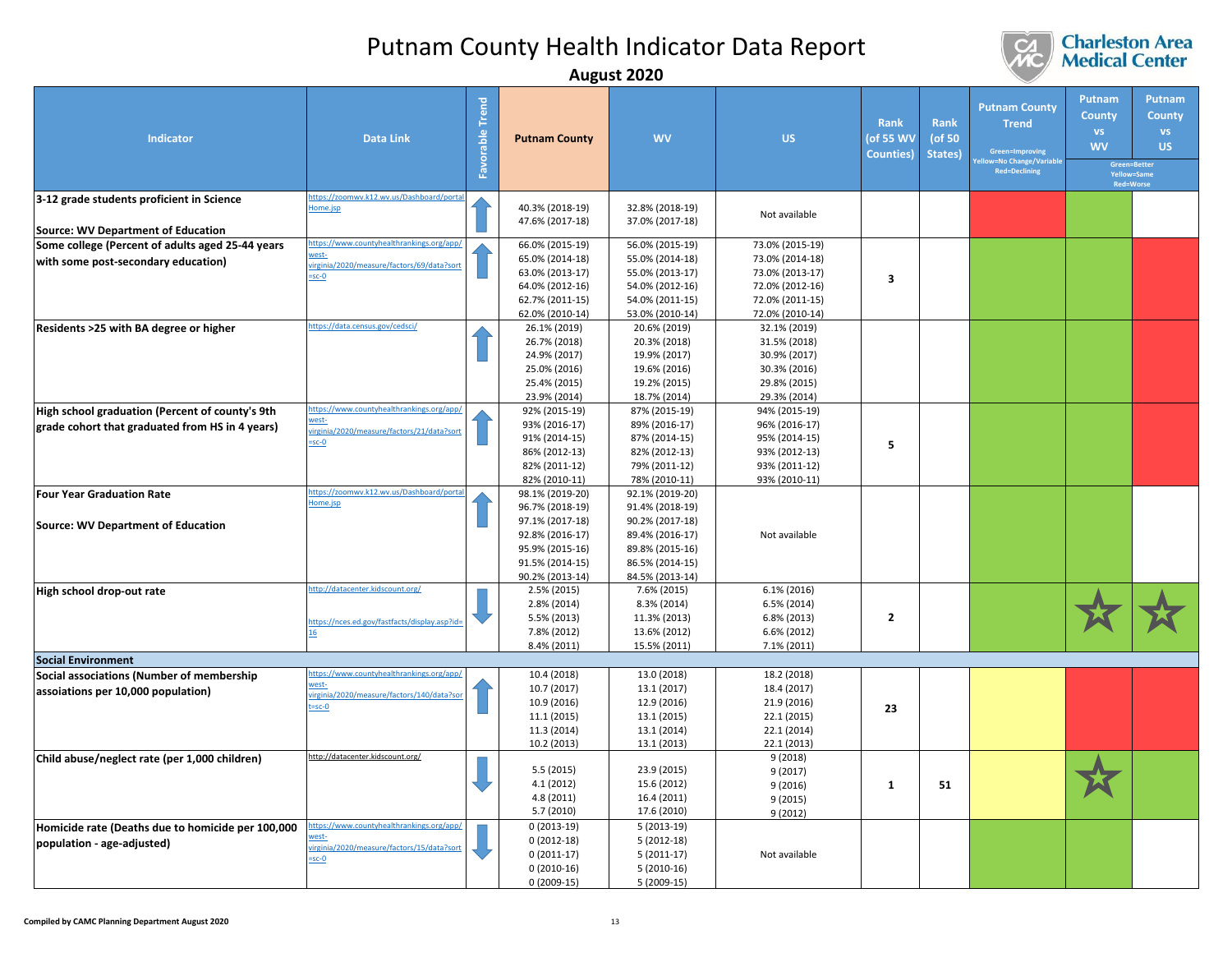

|                                                                                                                                                        | August ZUZU                                                                                                  |                           |                                                                                                          |                                                                                                             |                                                                                                    |                                        |                           |                                                                                                         |                                                   |                                                                                                |
|--------------------------------------------------------------------------------------------------------------------------------------------------------|--------------------------------------------------------------------------------------------------------------|---------------------------|----------------------------------------------------------------------------------------------------------|-------------------------------------------------------------------------------------------------------------|----------------------------------------------------------------------------------------------------|----------------------------------------|---------------------------|---------------------------------------------------------------------------------------------------------|---------------------------------------------------|------------------------------------------------------------------------------------------------|
| Indicator<br>Children in single-parent households                                                                                                      | <b>Data Link</b><br>ttps://www.countyhealthrankings.org/app/<br>vest-                                        | <b>Trend</b><br>Favorable | <b>Putnam County</b><br>21% (2015-19)<br>23% (2014-18)                                                   | <b>WV</b><br>25% (2015-19)<br>34% (2014-18)                                                                 | <b>US</b><br>14% (2015-19)<br>20% (2014-18)                                                        | Rank<br>(of 55 WV<br><b>Counties</b> ) | Rank<br>(of 50<br>States) | <b>Putnam County</b><br><b>Trend</b><br>Green=Improving<br>w=No Change/Variable<br><b>Red=Declining</b> | Putnam<br><b>County</b><br><b>VS</b><br><b>WV</b> | Putnam<br><b>County</b><br><b>VS</b><br>US.<br>Green=Better<br>Yellow=Same<br><b>Red=Worse</b> |
|                                                                                                                                                        | virginia/2020/measure/factors/82/data?sort<br>$-sc-0$                                                        |                           | 25% (2013-17)<br>26% (2012-16)<br>27% (2011-15)<br>26% (2010-14)                                         | 34% (2013-17)<br>34% (2012-16)<br>34% (2011-15)<br>33% (2010-14)                                            | 20% (2013-17)<br>20% (2012-16)<br>21% (2011-15)<br>21% (2010-14)                                   |                                        |                           |                                                                                                         |                                                   |                                                                                                |
| <b>Built Environment</b>                                                                                                                               |                                                                                                              |                           |                                                                                                          |                                                                                                             |                                                                                                    |                                        |                           |                                                                                                         |                                                   |                                                                                                |
| Food environment index (Ranges from 0-10 and<br>equally weights 2 indicators of food environment:<br>Limited access to health foods & Food insecurity) | ttps://www.countyhealthrankings.org/app<br>vest-<br>irginia/2020/measure/factors/133/data?sor<br>$=$ sc-O    |                           | 8.6 (2015 & 2018)<br>8.4 (2015 & 2017)<br>8.5 (2015 & 2016)                                              | 6.9 (2015 & 2018)<br>6.7 (2015 & 2017)<br>6.9 (2015 & 2016)                                                 | 8.7 (2015 & 2018)<br>8.6 (2015 & 2017)<br>8.7 (2015 & 2016)                                        | $\overline{2}$                         |                           |                                                                                                         |                                                   |                                                                                                |
| Fast-food restaurants density (per 1,000)                                                                                                              | US Department of Agriculture; Food Atlas                                                                     |                           | 8.4 (2015)<br>8.1 (2010 & 2014)<br>8.2 (2010 & 2013)<br>0.86(2016)                                       | 7.0 (2015)<br>7.2 (2010 & 2014)<br>7.3 (2010 & 2013)                                                        | 8.6(2015)<br>8.4 (2010 & 2014)<br>8.3 (2010 & 2013)                                                |                                        |                           |                                                                                                         |                                                   |                                                                                                |
|                                                                                                                                                        |                                                                                                              |                           | 0.94(2012)<br>0.95(2011)<br>0.97(2009)<br>0.96(2007)                                                     | Not available                                                                                               | Not available                                                                                      |                                        |                           |                                                                                                         |                                                   |                                                                                                |
| Percent low income & >1 mile to store                                                                                                                  | US Department of Agriculture; Food Atlas                                                                     |                           | 5.69% (2015)<br>5.29% (2010)                                                                             | Not available                                                                                               | Not available                                                                                      |                                        |                           |                                                                                                         |                                                   |                                                                                                |
| Percent households no car & >1 mile to store                                                                                                           | US Department of Agriculture; Food Atlas                                                                     |                           | 3.34% (2015)<br>2.78% (2010)                                                                             | Not available                                                                                               | Not available                                                                                      |                                        |                           |                                                                                                         |                                                   |                                                                                                |
| <b>Environment</b>                                                                                                                                     |                                                                                                              |                           |                                                                                                          |                                                                                                             |                                                                                                    |                                        |                           |                                                                                                         |                                                   |                                                                                                |
| The average daily measure of fine particulate matter<br>in micrograms per cubic meter (PM2.5) in a county                                              | https://www.countyhealthrankings.org/app.<br>rest-<br>virginia/2020/measure/factors/125/data?sor<br>$=$ sc-O |                           | 8.7 (2016)<br>10.3 (2014)<br>10.6 (2012)<br>13.1 (2011)<br>12.7 (2008)                                   | 7.8 (2016)<br>9.6(2014)<br>9.5(2012)<br>13.2 (2011)<br>12.6 (2008)                                          | 5.2(2016)<br>6.1(2014)<br>6.7(2012)<br>9.5(2011)<br>8.8 (2008)                                     | 48                                     |                           |                                                                                                         |                                                   |                                                                                                |
| <b>Transportation</b>                                                                                                                                  |                                                                                                              |                           |                                                                                                          |                                                                                                             |                                                                                                    |                                        |                           |                                                                                                         |                                                   |                                                                                                |
| Mean travel time to work                                                                                                                               | https://data.census.gov/cedsci/                                                                              |                           | 25.4 min (2019)                                                                                          | 25.9 min (2019)                                                                                             | 26.9 min (2019)                                                                                    |                                        |                           |                                                                                                         |                                                   |                                                                                                |
| (Age 16 and over)                                                                                                                                      |                                                                                                              |                           | 24.9 min (2018)<br>24.7 min (2017)<br>25.1 min (2016)<br>24.8 min (2015)<br>25.7 min (2014)              | 25.8 min (2018)<br>25.7 min (2017)<br>25.6 min (2016)<br>25.6 min (2015)<br>25.6 min (2014)                 | 26.6 min (2018)<br>26.4 min (2017)<br>26.1 min (2016)<br>25.9 min (2015)<br>25.7 min (2014)        |                                        |                           |                                                                                                         |                                                   |                                                                                                |
| Mode of getting to work: % drove alone<br>(Age 16 and over)                                                                                            | https://data.census.gov/cedsci/                                                                              |                           | 87.2% (2019)<br>88.2% (2018)<br>86.5% (2017)<br>86.4% (2016)<br>86.0% (2015)<br>86.7% (2014)             | 82.5% (2019)<br>82.6% (2018)<br>82.2% (2017)<br>82.0% (2016)<br>82.3% (2015)<br>82.3% (2014)                | 76.3% (2019)<br>85.5 % (2018)<br>76.4% (2017)<br>76.4% (2016)<br>76.4% (2015)<br>76.4% (2014)      |                                        |                           |                                                                                                         |                                                   |                                                                                                |
| Percent of labor force that drives alone to work (Age https://www.countyhealthrankings.org/app/<br>16 and over)                                        | <u>vest-</u><br>virginia/2020/measure/factors/67/data?sort<br>$-sc-0$                                        |                           | 87% (2015-19)<br>88% (2014-18)<br>87% (2013-17)<br>86% (2012-16)<br>86% (2011-15)<br>87% (2010-14)       | 82% (2015-19)<br>83% (2014-18)<br>82% (2013-17)<br>82% (2012-16)<br>82% (2011-15)<br>82% (2010-14)          | 72% (2015-19)<br>72% (2014-18)<br>72% (2013-17)<br>72% (2012-16)<br>72% (2011-15)<br>71% (2010-14) | 50                                     |                           |                                                                                                         |                                                   |                                                                                                |
| Mode of getting to work: public transit<br>(Age 16 and over)<br>Compiled by CAMC Planning Department August 2020                                       | https://data.census.gov/cedsci/                                                                              |                           | $0.1\%$ (2019)<br>$0.1\%$ (2018)<br>$0.1\%$ (2017)<br>$0.1\%$ (2016)<br>$0.2\%$ (2015)<br>$0.1\%$ (2014) | 0.9% (2019)<br>$0.9\%$ (2018)<br>$0.9\%$ (2017)<br>$0.9\%$ (2016)<br>$0.8\%$ (2015)<br>$0.7\%$ (2014)<br>14 | 5.0% (2019)<br>5.0% (2018)<br>5.1% (2017)<br>5.1% (2016)<br>5.1% (2015)<br>5.1% (2014)             |                                        |                           |                                                                                                         |                                                   |                                                                                                |